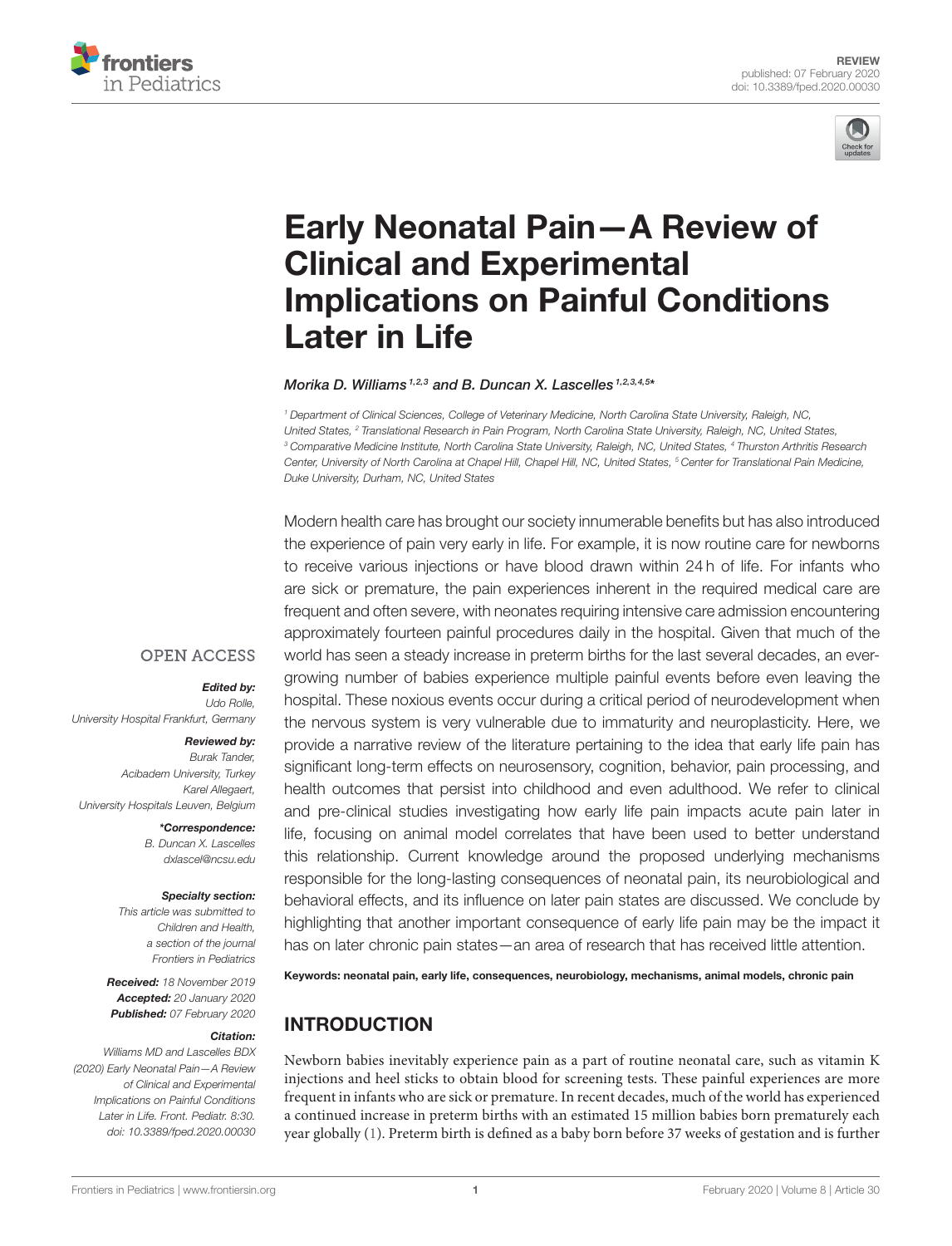sub-categorized based on gestation age: extremely preterm (<28 weeks), very preterm (28–<32 weeks), and moderate to late preterm (32–<37 weeks) [\(2\)](#page-11-1). A 2010 study of 184 countries found that the preterm birth rate, expressed as a percentage of livebirths, ranged between 5 and 18% and that this rate did not correlate directly to the economic development level of the country, e.g., northern European countries have a 5% rate whereas the United States is at 13% [\(3,](#page-11-2) [4\)](#page-11-3). In the Unites States alone, the medical care, loss of productivity, maternal delivery, early intervention, and special education services are estimated to have cost \$26.2 billion in 2005 [\(5\)](#page-11-4). Furthermore, prematurity is the leading cause of death in children under the age of 5 years [\(1\)](#page-11-0). Together, these factors make prematurity a modern global health crisis.

Though preterm births continue to increase, medical advancements in neonatal medicine have led to improved survival rates for preterm babies. This increase is associated with intense medical and surgical management over an extended hospital stay. Babies born at term (39–41 weeks) spend 4.9 days in the neonatal intensive care unit (NICU) [\(6\)](#page-11-5). However, when adjusted for risk (i.e., birth weight, sex, small for gestational age status, ethnicity, fetal distress, and maternal stress), the average length of stay in the NICU for extremely preterm infants is 81 days [\(7\)](#page-11-6). During this period, newborns may undergo multiple painful procedures each day for care and treatment. The demographics of the NICU is predominately premature newborns (24–36 weeks) when compared to term newborns (37–42 weeks)-−72.3 and 27.7% of NICU babies, respectively [\(8\)](#page-11-7). Therefore, although preterm babies are at a higher risk for neonatal pain exposure, term newborns are not exempt. In fact, in the United States, ∼460,000 neonates require NICU admission each year, and thus experience procedural, medical, or surgical pain [\(9\)](#page-11-8).

The neonatal nervous system is very plastic because it is immature and undergoing major developmental changes; therefore, neonates may be vulnerable to neurodevelopmental changes from painful stimuli [\(10\)](#page-11-9). Nociceptive input during early neurodevelopment is typically deleterious, increasing the risk of neurodevelopmental impairments, including short- and longterm physical and psychological disability [\(4,](#page-11-3) [11,](#page-12-0) [12\)](#page-12-1), adverse changes in brain development and processing [\(13](#page-12-2)[–15\)](#page-12-3), and alterations in somatosensory function that lead to pain [\(16,](#page-12-4) [17\)](#page-12-5). Such damage may have significant long-term effects that persist into childhood and even adulthood; a notion increasingly supported by the literature [\(17,](#page-12-5) [18\)](#page-12-6).

The purpose of this report is to describe the current understanding of the relationship between early life pain and its implications on pain later in life, via a narrative review of clinical and pre-clinical studies. To this end, we highlight common painful procedures that occur early in life and the important consequences of these pain events to humans later in life. In each section we discuss the preclinical work that has advanced our understanding of these consequences and the potential mechanisms underlying them. We then review the animal model correlates used to investigate the effects of early life injury and discuss future directions for research.

### **METHODS**

The literature review was performed by searching the following databases, including PubMed, CAB Abstracts, and Google Scholar. Search was conducted using the following keywords: early life injury, early life pain, neonatal injury, neonatal pain, repetitive needle prick, heelstick, consequences, impairment, behavior, cognition, pain response, central nervous system, mechanisms, pain models, animal models, chronic pain, osteoarthritis, and inflammatory pain. For articles generated from this search, the abstracts were read, and then those relevant were downloaded and read in full. Those fitting in topic of relevance were human studies or rodent models of neonatal pain. Rat studies and behavioral studies were emphasized for the review. Studies investigating the effects of stress and other environmental factors were excluded from the review.

# PAINFUL EVENTS OCCURRING DURING EARLY LIFE IN NEONATES

Newborns routinely experience invasive, painful procedures, such as blood collection, immunization, vitamin K injections, and/or circumcision. Preterm or sick term newborns in the NICU experience a much higher frequency of invasive and painful procedures [\(8,](#page-11-7) [18\)](#page-12-6). On average, premature babies requiring NICU admission encounter about 14 painful procedures daily in the hospital [\(19,](#page-12-7) [20\)](#page-12-8). These invasive procedures range from repetitive heel sticks to minimally invasive or open surgery (**[Table 1](#page-1-0)**) [\(21](#page-12-9)[–24\)](#page-12-10).

One of the most frequently performed invasive procedures in the NICU is a heel stick, or heel lance/needle prick [\(8,](#page-11-7) [25\)](#page-12-11). This procedure is a pinprick puncture into the heel of a newborn used to obtain blood samples for screening laboratory tests, glucose levels, general chemistries, complete blood counts, and toxicology screening. Generally, to obtain adequate amounts of blood for testing, the heel must be squeezed, which is more painful for newborns than venipunctures [\(26\)](#page-12-12). Despite this fact and the recommendation to use less invasive alternatives

<span id="page-1-0"></span>

| Diagnostic        | Therapeutic                                        | Surgical           |
|-------------------|----------------------------------------------------|--------------------|
| Heel stick        | Bladder catheterization                            | Circumcision       |
| Venipuncture      | Central line insertion/removal                     | Cardiac surgery    |
| Arterial puncture | Chest physiotherapy                                | Congenital         |
| Bronchoscopy      | Umbilical vessel catheterization                   | anomaly repairs    |
| Endoscopy         | Dressing change                                    | Minimally invasive |
| Lumbar puncture   | Gavage tube insertion                              | surgeries          |
| Retinopathy of    | Intramuscular injection                            | (laparoscopy,      |
| prematurity exam  | Peripheral venous catheterization<br>thoracoscopy) |                    |
|                   | Mechanical ventilation                             |                    |
|                   | Postural drainage                                  |                    |
|                   | Removal of adhesive tape                           |                    |
|                   | Suture removal                                     |                    |
|                   | Tracheal intubation/extubation                     |                    |
|                   | Tracheal suctioning                                |                    |
|                   | Ventricular tap                                    |                    |

*Information taken and adapted from Anand and International Evidence-Based Group for Neonatal [\(21\)](#page-12-9) and Johnston et al. [\(22\)](#page-12-13).*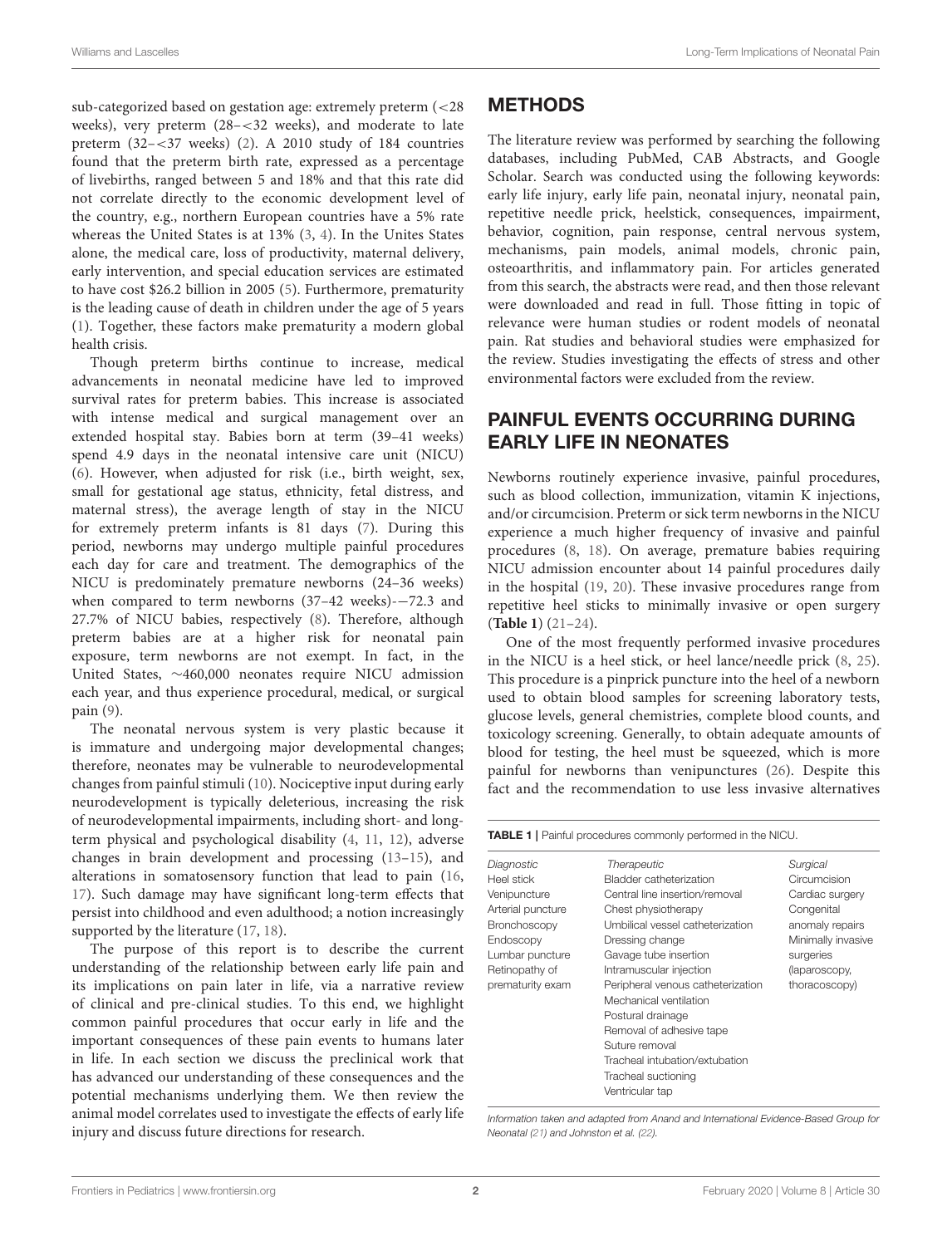(e.g., venipuncture, mechanical lances) or to incorporate nonpharmacological analgesia to minimize the pain [\(9\)](#page-11-8), heel sticks continue to be common in practice.

Another painful procedure that may be required for newborns with significant respiratory compromise is endotracheal intubation, a procedure performed on both adults and infants that allows access to the airway to provide respiratory support via mechanical ventilation. Adult patients report mechanical ventilation to be a source of pain, discomfort, and depression [\(27\)](#page-12-14). Because the procedure is known to be associated with pain [\(28,](#page-12-15) [29\)](#page-12-16), the International Evidence-Based Group for Neonatal Pain recommends this procedure be performed 'without the use of analgesia or sedation ... only for resuscitation in the delivery room or for life-threatening situations associated with the unavailability of intravenous access' [\(22\)](#page-12-13). However, clinical use of pain control is still suboptimal [\(30\)](#page-12-17) despite evidence that opioids reduce signs of pain during mechanical ventilation in newborns [\(31\)](#page-12-18). In addition, there is concern around the long-term negative effects of opioids, such as neuromotor disability [\(32,](#page-12-19) [33\)](#page-12-20). In the United States alone, mechanical ventilation is provided to ∼35,000 preterm and 20,000 term neonates each year [\(34\)](#page-12-21). Therefore, there is great concern that mechanical ventilation is a significant contributing factor to the early life pain experience.

To manage and correct life-threatening diseases or abnormalities, open and/or minimally invasive surgeries may be required. Although the exact number of surgeries performed on newborns is unknown, up to 33% of extremely preterm babies require surgery to treat congenital anomalies or manage complications [\(17,](#page-12-5) [35\)](#page-12-22). Multiple surgeries may be needed, thus increasing the exposure to other painful procedures, such as venipunctures, endotracheal intubations, and anesthetic episodes—as well as the surgical trauma-associated and postoperative pain itself. As the procedural numbers rise, the likelihood of developing hypersensitivity and/or persistent pain at the site of damage (chronic post-surgical pain) increases within months following surgery [\(18,](#page-12-6) [36,](#page-12-23) [37\)](#page-12-24). Chronic post-surgical pain is thought to be in large part due to a phenomenon called central sensitization, a manifestation of maladaptive responses of the spinal cord that lead to increases in excitability and reductions in inhibition resulting in enhanced pain responsiveness [\(38,](#page-12-25) [39\)](#page-12-26).

# CONSEQUENCES OF EARLY LIFE PAIN IN HUMANS AND EXPERIMENTAL MODELS

Despite the high incidence of painful procedures performed in the NICU, most neonates receive no pharmacological analgesia [\(40](#page-12-27)[–42\)](#page-12-28) or receive an inadequate level of analgesic [\(43,](#page-12-29) [44\)](#page-12-30). A combination of factors, such as the underestimation of pain or concerns for potential adverse effects, lead practitioners to withhold or inadequately dose these medications. However, recent studies exploring the long-term consequences of untreated, early life pain have shown that early life pain can have negative repercussions that can impact sensorimotor and cognitive development, behavior/mood, pain responses, pharmacological requirements, and health status seen as early as adolescence. We discuss these consequences below.

# Long-Term Neurosensory and Cognitive **Impairments**

It is believed that early pain experiences shape the somatosensory scaffolding of later perceptual, cognitive, and social development [\(45\)](#page-12-31). This belief is evidenced by a recent study that found an association between painful procedures in early life and a reduction in brain responses to non-noxious touch stimuli [\(45\)](#page-12-31). Such risks of neurosensory impairment appear to be aggravated by prematurity. Sensorimotor impairments in children, such as impaired vision/blindness, impaired hearing/deafness, cerebral palsy, delayed development trajectory, and impaired intellect into childhood and adulthood have been attributed to painful medical procedures early in life [\(46\)](#page-12-32). For example, neonatal surgery has led to major neurosensory disability with effects that persistent into childhood (8 years old), with males having a higher risk of disability [\(47\)](#page-12-33).

Early exposure to painful procedures can negatively impact neurodevelopment, such as brain growth, which is directly related to cognition. For example, an inverse correlation between frequency of invasive procedures and amygdala and thalamus volumes was seen in 8 years old children born very preterm [\(48\)](#page-12-34). Further, reduced brain volumes in children who survived very preterm birth and experienced early life pain were associated with poor cognitive outcomes, such as lower intelligence (IQ), language and attention deficits, poor visual-motor functions, and poor behavioral outcomes [\(48–](#page-12-34)[51\)](#page-12-35). These cognitive deficits have been shown to persist into early adolescence and young adulthood (19 years old) for those who are born premature [\(52–](#page-13-0) [54\)](#page-13-1). Overall, preterm boys appear to be at a greater risk for poor neurodevelopmental trajectories than their female counterparts [\(53,](#page-13-2) [55\)](#page-13-3). In contrast, females with early pain seemed to be more vulnerable to brain development with slower growth of thalamic, basal ganglia, and total brain volumes [\(56\)](#page-13-4). However, conflicting sex-differences may be attributed to varied study designs, outcome measures, environment, observer variation, or individual variation.

Rodent studies have found similar impairments to cognition and brain development caused by early life pain. In a rat model of neonatal pain, mimicking NICU care, long-term alterations in brain development were seen [\(57,](#page-13-5) [58\)](#page-13-6). Rats exposed to acute repetitive needle prick stimulation (4 times per day for the first 2 weeks of life) suffered long-term memory impairment [\(59\)](#page-13-7), while chronic repetitive needle prick stimulation (4 times per day, every other day, for the first 8 weeks of life) resulted in short term memory deficits [\(60\)](#page-13-8). Similarly, neonatal rat inflammatory pain produced long-lasting alterations in hippocampal function that were more pronounced in middle-aged adult (P424–442) vs. adult (P144–158) rats, characterized by spatial memory impairment [\(61\)](#page-13-9). Ranger et al. report that memory in adulthood was poorer for mice exposed to repetitive pain during the first week of life [\(62\)](#page-13-10).

# Negative Impacts on Psychosocial **Behaviors**

There is a strong association between exposure to painful procedures and altered behavioral development trajectories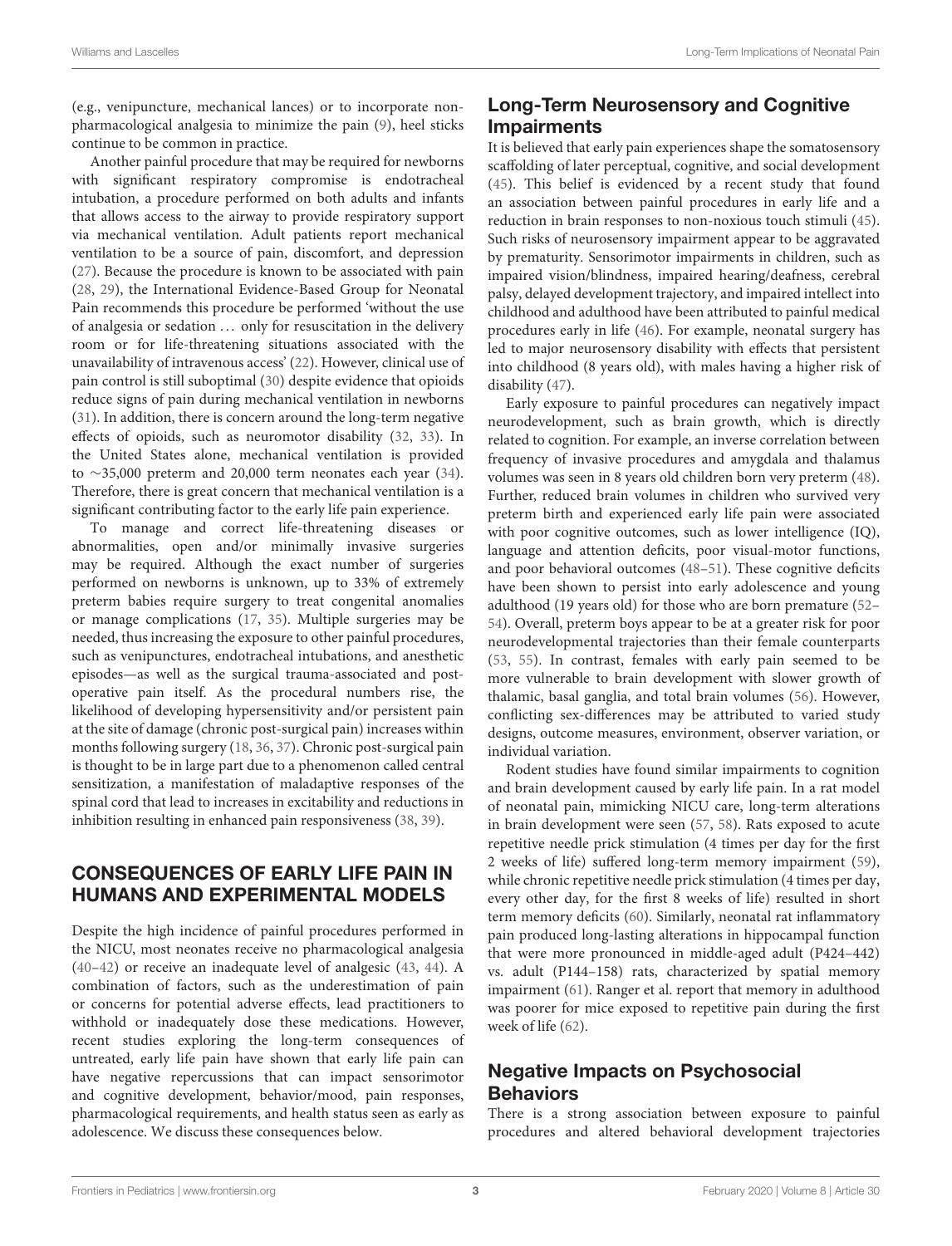[\(63\)](#page-13-11). Survivors of early repetitive pain may develop attentiondeficit disorders, atypical behaviors, such as hypervigilance and exaggerated startled responses, and other forms of long-term stress-related psychosocial disabilities [\(64\)](#page-13-12). Neonatal rodent models support these findings by showing that repetitive acute pain during the first week of life can lead to negatively altered locomotor activity [\(65\)](#page-13-13), defensed withdrawal behaviors [\(57\)](#page-13-5), anxiety/depressive behaviors [\(66\)](#page-13-14), and reduced social behavior [\(67\)](#page-13-15).

Internalizing behaviors are negative actions that are directed toward oneself manifesting as withdrawal, depression, and/or anxiety [\(68\)](#page-13-16). Higher levels of internalizing behaviors are predictive of atypical social competence in children leading to greater social difficulties and lower peer acceptance [\(68,](#page-13-16) [69\)](#page-13-17). These negative behaviors have been seen in children as early as 18 months old [\(70\)](#page-13-18) and may persist throughout childhood and adulthood [\(54,](#page-13-1) [71,](#page-13-19) [72\)](#page-13-20). Preterm children exposed to neonatal pain have a higher rate of internalizing behaviors than full term children [\(70,](#page-13-18) [73\)](#page-13-21). For example, young adults born extremely preterm who underwent prior surgery had higher anxiety and pain catastrophizing than term controls [\(74\)](#page-13-22). Internalized behaviors can also lead to the development of other serious health issues, such as drug addiction [\(75\)](#page-13-23), alcoholism [\(76\)](#page-13-24), or obesity [\(77\)](#page-13-25).

### Varied Behavioral Pain Responses

Early life pain can be challenging to recognize due to variability in patients' responses toward pain and changes associated with age and subsequent painful experiences. Changes in facial expression and withdrawal reflex in the neonate are suggested to be most associated with nociception activity [\(78\)](#page-13-26). However, facial grimacing after a heel stick was seen as early as 28 gestational weeks of age, becoming more recognizable with age. Recently, Green et al. demonstrate the emergence of discriminative facial expressions toward noxious and innocuous stimulation occurring in infants at ∼33 weeks' gestation, coinciding with brain maturation [\(79\)](#page-13-27). Some work has shown that the degree of grimacing was inversely related the number of invasive procedures [\(43\)](#page-12-29). Additionally, a greater number of procedures during early life has been associated with lower behavioral pain responses (e.g., facial grimace, cry, state of arousal) and pain scores following subsequent pain exposure within 1 month of life [\(80](#page-13-28)[–82\)](#page-13-29). Although pain experiences may not produce noticeable behavioral changes, noxious stimulation (i.e., heel stick) in infants between 25 and 43 gestational weeks may be processed at the somatosensory cortical level [\(83\)](#page-13-30). The presences of cortical activation, measured by increases in hemodynamic responses, without a facial motor response support the concept that pain is reflective of emotional responses requiring cortical processing [\(83,](#page-13-30) [84\)](#page-13-31). Sex should also be considered when evaluating facial grimacing, as female preterm neonates showed more robust facial expressions than males in response to acute procedural pain [\(85\)](#page-13-32).

### Reorganization of Pain Processing

Painful procedures during neonatal development have been shown to have later influences on sensitivity to noxious stimuli and pain. Negative hemodynamic effects, such as higher heart rates and lower oxygen saturations, following secondary noxious stimuli are reported in individuals with a history of neonatal pain [\(43,](#page-12-29) [80,](#page-13-28) [86\)](#page-13-33). Males with a history of neonatal pain have more pronounced responses than females with respect to hemoglobin oxygenation following secondary venipuncture [\(87\)](#page-13-34).

Procedural pain early in life appears to lead to alterations in neonatal sensory function resulting in hyposensitivity following acute pain as a neonate but hypersensitivity later in life [\(88\)](#page-13-35). However, the directionality of changes in sensitivity later in life is inconsistent. Preterm or full term children between 10 and 12 years old who underwent neonatal surgery have shown generalized thermal hyposensitivity as well as mechanical and thermal hyposensitivity in areas around prior tissue damage [\(89,](#page-14-0) [90\)](#page-14-1). In contrast, in preterm adolescents between 12 and 18 years old there was greater mechanical hypersensitivity compared to full term children, with females being consistently more sensitive than male counterparts [\(91\)](#page-14-2). And, young adults (18–20 years old) who were extremely preterm and underwent prior neonatal surgery had higher pain intensity scores and reported moderate to severe persistent pain more than young adults who were term born [\(17,](#page-12-5) [74\)](#page-13-22).

Investigations into whether painful early life experiences have a negative impact on pain responses following secondary acute injury later in life have also been conducted. Hypersensitivity and allodynia after secondary injuries have been demonstrated [\(88\)](#page-13-35). Heightened pain responses (e.g., cried longer, higher pain scores) toward routine vaccinations given to 4–6 months old neonatally circumcised babies were seen when compared to uncircumcised babies [\(92,](#page-14-3) [93\)](#page-14-4). Infants (4– 21 weeks of age) requiring repeated surgery in areas of scaring, due to prior neonatal surgery, had higher postoperative pain scores and higher analgesic requirements than controls [\(94\)](#page-14-5). Furthermore, higher pain intensity ratings during venipuncture at age 7.5 years were positively associated with a greater number of invasive procedures experienced in the neonatal period [\(95\)](#page-14-6). Variations in pain responses (e.g., becoming hypersensitive or hyposensitive) with or without secondary injury are likely due to difficulties with controlling for: intensity/frequency of pain stimulus, time/age following painful event(s), and variability within study population, outcome measures, and other environmental influences.

Animal models of pain have aided in further exploration of these effects of early life pain as well as provided additional support for these clinical findings. After repetitive needle prick stimuli, neonatal rats had decreased thermal sensitivity during development [\(57\)](#page-13-5) and adulthood [\(60\)](#page-13-8). Similarly, adolescent rats demonstrated peripheral thermal hypoalgesia after experiencing repeated post-natal inflammatory peripheral pain (formalin) [\(96\)](#page-14-7). In contrast, repeated neonatal hindpaw incision or needle prick has been shown to sensitize adult rats to secondary incisional injury resulting in increased incision-related hyperalgesia to cutaneous dynamic tactile (brush), pinch, and/or punctate (von Frey hair) stimuli [\(16,](#page-12-4) [97](#page-14-8)[–100\)](#page-14-9). For additional results, Walker et al. provides a list of long-term effects of neonatal injury demonstrated in laboratory models [\(101\)](#page-14-10).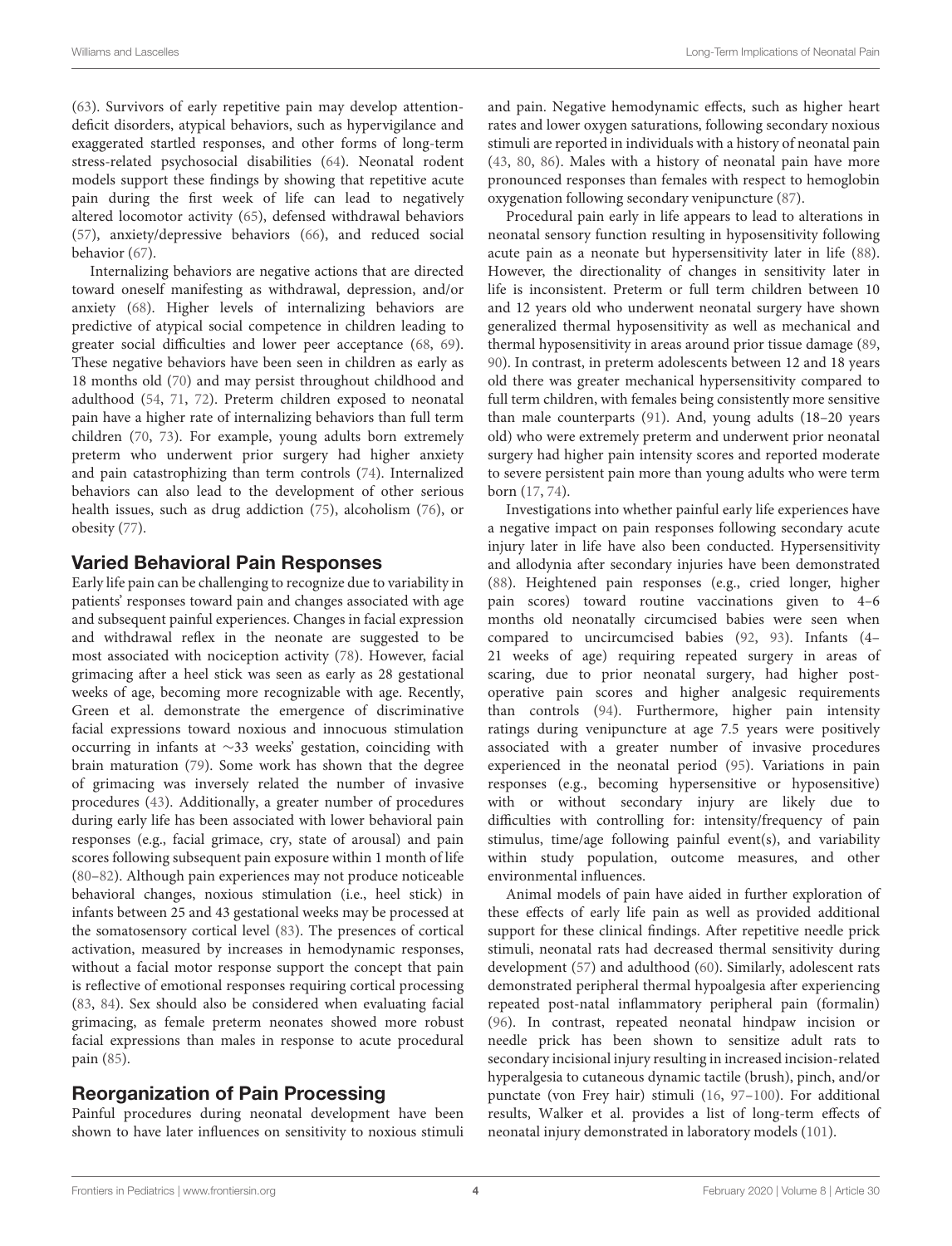### Increased Poor Health Outcomes

Early-life, pain-induced alterations can increase the likelihood of having subsequent poor health outcomes. Preterm babies, who are exposed to painful stimuli, are at a greater risk of developing non-communicable diseases (diabetes, hypertension) and other health conditions later in life [\(102\)](#page-14-11), creating an intergenerational cycle of risk. Controlling for confounding factors, post-natal growth is reduced in infants that undergo repetitive procedural pain during early life [\(103\)](#page-14-12), and infants who are smaller tend to have more cognitive problems than other children as previously discussed. Small infants often rapidly catch-up in growth during the first 2 years of life, but this 'catch up' is associated with the development of adiposity and impaired insulin sensitivity later in life [\(104\)](#page-14-13). The development of these outcomes may lead to increased risk of obesity and metabolic disorders, such as type II diabetes in humans [\(105,](#page-14-14) [106\)](#page-14-15) and in animals [\(107\)](#page-14-16). Blood pressure in adults born premature may be higher than adults born full term, and thus prematurity exposes one to a higher risk of hypertension, cardiovascular disease, and stroke [\(108\)](#page-14-17). People with these health conditions are predisposed to becoming chronic pain sufferers. There is a growing body of literature regarding the long-term health effects of early life injury, and a detailed, more exhaustive list can be found elsewhere [\(15,](#page-12-3) [109\)](#page-14-18). Additionally, more clinical and research studies have been conducted to investigate the persistent ramifications of early life pain beyond infancy [\(67,](#page-13-15) [110–](#page-14-19)[112\)](#page-14-20).

# NEUROBIOLOGICAL MECHANISMS UNDERLYING ENHANCED PAIN RESPONSES TO SUBSEQUENT INJURY

Pain is a complex, multidimensional, and multisensory phenomenon involving many intact systems to produce the final emotional and sensory response. For the perception of pain, a noxious stimulus must be processed through the various levels of the neuroaxis, and arrive at higher brain centers. Nociception, or pain responses, can be inhibited at the level of the spinal cord through the descending inhibitory pain pathway. The descending pain circuit is composed of the periaqueductal gray matter in the upper brain stem, the locus coeruleus, the nucleus raphe magnus, and the nucleus reticularis gigantocellularis. Under normal conditions, the descending pain modulatory system controls the balance between facilitation and inhibition of nociception, maintaining a baseline of sensory processing [\(113\)](#page-14-21). However, disruption in the system can lead to enhanced or facilitated nociception or promotion and maintenance of chronic pain [\(114\)](#page-14-22).

The pain transmission system is further complicated by interactions between the central and peripheral nervous systems and the immune system—neuroimmune interactions. Neuroimmune interactions are responsible for: recruiting local neuronal elements for fine tuning the immune response; participating in the plasticity of synapses during development as well as in synaptic plasticity at adulthood; and engaging the rest of the body in the fight against infection from pathogenic microorganisms [\(115\)](#page-14-23). This established bidirectional interaction between the neuronal and immune systems plays a crucial role in pain modulation [\(116–](#page-14-24)[118\)](#page-14-25).

During neonatal development newborns have a high degree of neuroplasticity and are very vulnerable to the modulating effects of noxious stimuli [\(88,](#page-13-35) [119–](#page-14-26)[121\)](#page-14-27), especially if repetitive in nature. Repetitive painful stimuli cause structural and functional reorganization of the nervous system at the level of the: periphery, spinal cord, and supraspinal pain processing; neuroendocrine function; and neurologic development [\(64,](#page-13-12) [82,](#page-13-29) [122\)](#page-14-28). Human and animal studies have provided solid evidence that repetitive and prolonged pain early in life can alter subsequent pain processing [\(43,](#page-12-29) [123\)](#page-14-29) and later pain sensitivity [\(59,](#page-13-7) [124\)](#page-14-30). It remains to be determined if such changes also contribute to chronic pain. Specific underlying structural and functional reorganization that may be responsible for enhanced pain responses to subsequent pain as a result of early life pain are discussed here, with an emphasis on information gained from preclinical work in animal models.

# Peripheral Nociceptive Fiber Development

It was once believed that neonates were unable to perceive pain due to the immaturity of the sensory nervous system [\(125\)](#page-14-31). However, neuroanatomical and behavioral studies have provided strong evidence to the contrary [\(126–](#page-14-32)[128\)](#page-14-33). During the neonatal period, a considerable amount of maturation associated with pain transmission and modulation is taking place. Although the peripheral nervous system is mature and functional by 24 gestational weeks, there are substantial neuroanatomical shifts in the distribution of unmyelinated (C) and myelinated (A) ascending fibers occurring in the post-natal period [\(41\)](#page-12-36). Early in life there is an abundance of myelinated Aδ sensory fibers, responsible for the initial perception of pain, and fewer low density C fibers, responsible for pain intensity [\(129\)](#page-14-34). Preclinical non-human animal studies have further demonstrated the relative numbers of fiber types can be affected by early life pain, leading to hyperinnervation and subsequent peripheral sensitization and increased pain sensitivity later in life [\(130\)](#page-14-35). Babies are more likely to have hypersensitivity due to imbalances between the numbers of afferent fibers and descending (negative) influences [\(124\)](#page-14-30).

# Spinal Cord Mechanisms

The spinal cord can undergo neuronal and synaptic changes due to inputs from the periphery, known as activity-dependent plasticity [\(131,](#page-14-36) [132\)](#page-15-0). Spinal cord plasticity shapes its function during post-natal development and is continuously occurring throughout life [\(131,](#page-14-36) [133\)](#page-15-1). Peripheral C-fiber activity drives activity-dependent cellular wind up, which initiates widespread changes in the function of the neuronal network in the spinal cord; this leads to clinical manifestations of spontaneous pain, abnormal sensitivity to noxious stimuli, or even innocuous stimuli, and referred pain that often follows injury to peripheral tissues [\(132\)](#page-15-0). Changes induced by peripheral input depend on the intensity, duration, and the life stage at which the input occurs. Animal model research has been crucial to advance our understanding of the neuroanatomical and functional changes, and the effects on sensitivity to subsequent stimuli, produced by early life noxious stimuli. Neonatal rats exposed to a peripheral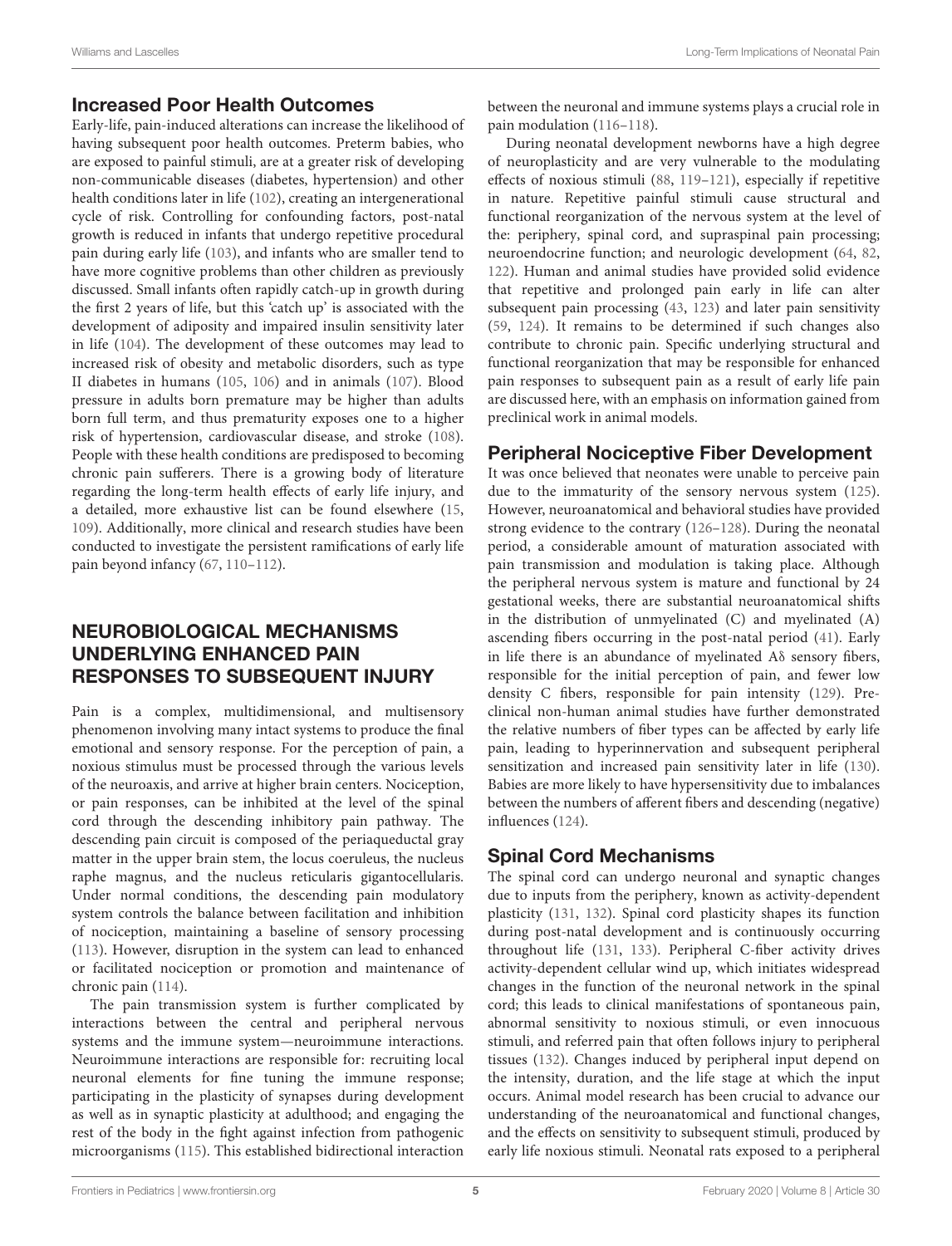Williams and Lascelles **Long-Term Implications of Neonatal Pain** And Term Implications of Neonatal Pain

inflammatory stimulus in the hindpaw appear to have enhanced responsiveness to sensory stimulation due to altered axonal patterns in the substantia gelatinosa; these functional changes suggest that axons are sprouting into new areas of the dorsal horn [\(134\)](#page-15-2). Furthermore, a single noxious input (CAR) at different ages between P0 and 8 in the neonatal rat has led to sustained thermal and mechanical hyperalgesia after re-inflammation (CFA at P40) in the ipsilateral, but not contralateral, hindpaw that is likely a result of local segmental circuitry involvement [\(135\)](#page-15-3).

At the level of the spinal cord in rats, the balance between excitatory and inhibitory neurotransmitters shifts with maturity. In adults, substance P, calcitonin gene-related peptide, and glutamate are the neurotransmitters involved in excitatory pain transmission; γ-aminobutyric acid (GABA), norepinephrine, glycine, adenosine, endogenous cannabinoids, and opioid peptides are involved with inhibitory pain modulation [\(136\)](#page-15-4). During early neurodevelopment (e.g., first post-natal week of rat life), GABA has an excitatory effect in the hippocampus caused by an inverted chloride gradient that induces depolarization [\(137\)](#page-15-5). Similarly, there is a transient GABAergic excitatory effect in the immature dorsal horn; however, this shifts to inhibitory signaling by the end of the first post-natal week [\(138,](#page-15-6) [139\)](#page-15-7).

Bremner et al. suggests that spinal GABAergic inhibitory transmission onto single dorsal horn cells "in vivo" is functional at P3 in rats and low chloride extrusion capacity does not impede the normal inhibitory functions of GABA [\(140\)](#page-15-8). GABA activates voltage-gated sodium and calcium channels and potentiates the activity of N-methyl-D-aspartate (NMDA) receptors by reducing their voltage-dependent  $Mg^{2+}$  block [\(137\)](#page-15-5). NMDA receptors, thought to be responsible for central sensitization [\(141\)](#page-15-9), and activity-dependent tuning expand receptive fields in the dorsal horn until 42 gestational weeks, gradually reducing to adult size by 44 gestational weeks in humans [\(41\)](#page-12-36). Together, increased expression of NMDA receptors and shifts in GABA function creates an excitatory neuronal environment during the most vulnerable period of a baby's life, when they may be exposed to multiple noxious insults. In an excitable neuronal environment, noxious and non-noxious stimuli may result in hypersensitivity, which is exacerbated with repeated stimuli [\(41\)](#page-12-36).

### Descending Modulatory Systems

In the mature nervous system, descending pathways are responsible for inhibiting noxious signals at the level of the spinal cord. Animal research has been crucial in understanding the maturation of descending modulatory systems, and therefore when the neonate is most vulnerable. During infancy the descending modulatory system is facilitatory, which is mediated by the mu-opioid receptor pathways in the rostroventral medulla (RVM) in the rat [\(142\)](#page-15-10). As the RVM matures (e.g., P25–P40 in rat), the control over spinal nociceptive circuits transitions to descending inhibition [\(142\)](#page-15-10). However, prior to P40, without full development of the descending inhibitory mechanisms, endogenously driven suppression of noxious stimuli from the periphery is not fully functional, thus the neonatal nervous system is more vulnerable to the effects of noxious stimuli [\(120,](#page-14-37) [121,](#page-14-27) [128,](#page-14-33) [143\)](#page-15-11). Early noxious experiences can lead to permanent or long-lasting changes of the RVM circuits and other inhibitory mechanisms.

The vulnerability of the neonate to long term changes induced by noxious stimuli prior to maturation of the descending inhibitory pathway is highlighted by animal research. Neonatal incisional injury (P3) modifies descending pathways of spinal excitability from the RVM in early adulthood, producing acute hyperalgesia but long-term generalized hypoalgesia (P28) [\(144\)](#page-15-12). In contrast, repetitive noxious stimulation (needle prick) in the neonatal rat (P0–14) has led to long-term thermal hypersensitivity (P56), likely due to alterations in the descending modulatory circuitry [\(59\)](#page-13-7). Additionally, neonatal tissue inflammation (carrageenan; P3) has shown to lengthen thermal withdrawal latencies at the site of injury compared to controls; however, re-inflammation later in life (CFA; P50) exaggerates nocifensive responses, such as peripheral thermal hyperalgesia [\(145\)](#page-15-13). These alterations in behavioral responses post-CFA re-injury are likely a result of enhanced RVM-evoked modulation of the pain reflexes, thus strengthened descending inhibition of the spinal cord [\(145\)](#page-15-13).

### Brain

Pruning, or the selection of active neuronal circuits, occurs throughout life; however, during the late second trimester and throughout the neonatal period, these processes and others that shape the neural architecture are particularly active in the human brain [\(146\)](#page-15-14). In the neonatal period, there is rapid neuronal proliferation and differentiation including: maturation of oligodendrocytes; distribution and activation of microglia; differentiation, migration, and proliferation of cortical neurons; development of the subplate neurons, cerebral cortex, deep nuclear structures, and axons; formation of synaptic connections; and increase in cortical surface area and gyral formation [\(147\)](#page-15-15). As discussed above, procedural pain in the NICU can have dramatic effects on brain development and function [\(13,](#page-12-2) [56\)](#page-13-4).

Neonatal pain has been associated with reduced brain microstructure and volumes in humans [\(56\)](#page-13-4) and pigs [\(148\)](#page-15-16). Proposed mechanisms responsible for reduced brain volume and structure due to early life pain include alterations mediated by excitotoxicity and disrupted axonal development. Persistent neonatal pain in the rat can result in neuronal death in cortical and subcortical areas due to excitoxicity [\(149\)](#page-15-17). Additionally, microglial activation in the rat initiates downstream intracellular cascades (e.g., release of glutamate, proinflammatory cytokines) that can result in cell death via excitotoxicity [\(150\)](#page-15-18). Human imaging studies (e.g., diffusion tensor imaging, MRI) suggest pain-associated impairment in axonal development as another mechanism responsible for abnormal brain development [\(13\)](#page-12-2). For example, early procedural pain in the premature newborn likely contributed to the development of damaged subcortical neurons with secondary axonal changes in the white matter [\(13\)](#page-12-2).

Regions of the brain that appear to be most affected by early life pain and noxious input are associated with or connected to the limbic system (e.g., hippocampus, amygdala, and thalamus) and basal ganglia [\(48\)](#page-12-34). In studies conducted by Nuseir et al., lower levels of hippocampal neurotrophins were detected in injured neonatal rats as compared to control rats, and the authors suggested this as the underlying mechanism for memory impairment [\(59,](#page-13-7) [60\)](#page-13-8). The thalamus is the relay center for sensory and motor signals ascending to the cerebral cortex. Human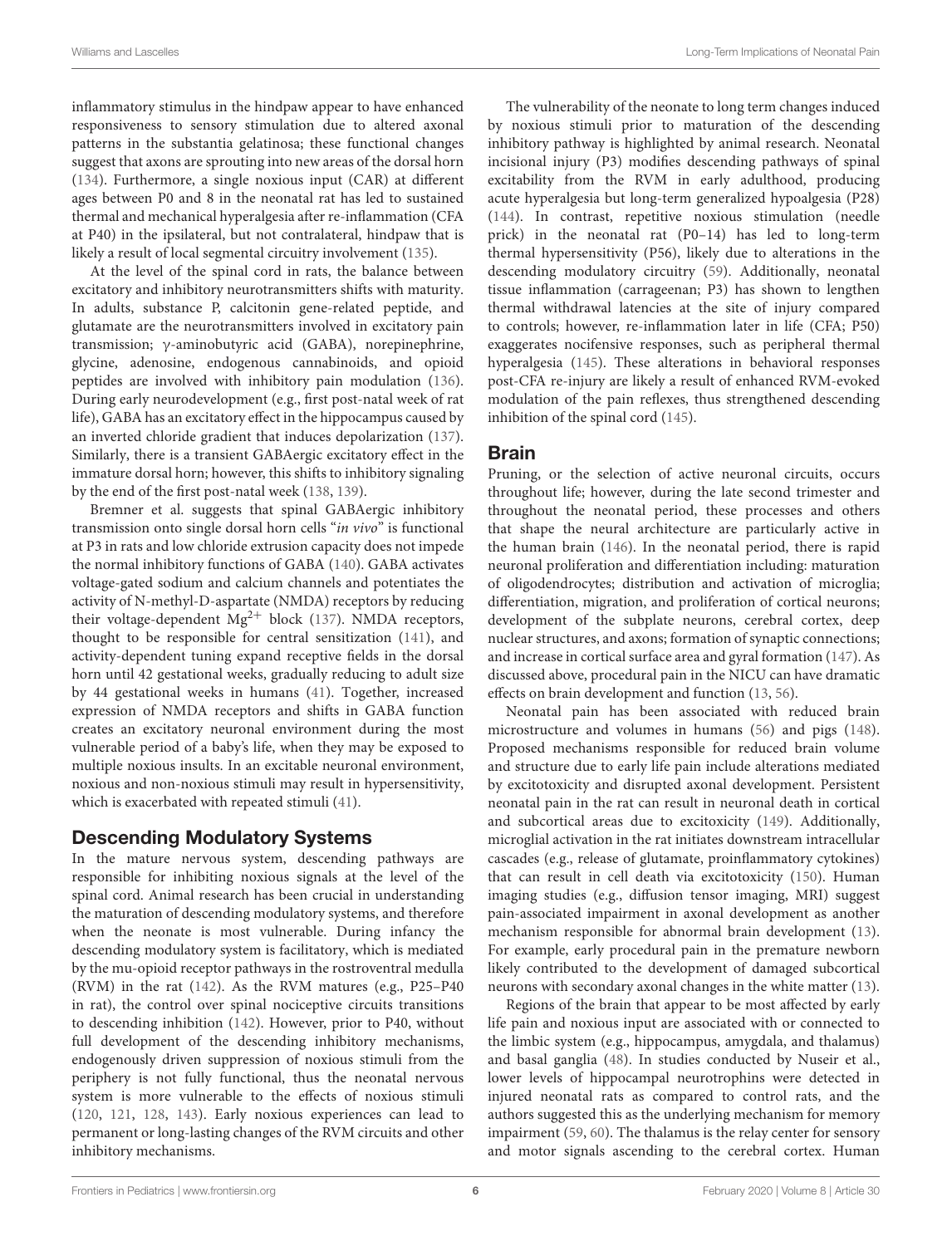infants who experience pain have decreased thalamic volumes, accompanied by disruptions in thalamic metabolic growth and thalamocortical pathway maturation [\(14\)](#page-12-37). Thalamocortical connections undergo rapid formation during gestation and early post-natal life making them particularly vulnerable to excitotoxicity [\(151\)](#page-15-19). Interestingly, the rat thalamus is regulated by NMDA-dependent long-term potentiation, which is only active during the first week of life [\(152\)](#page-15-20), when newborns are routinely exposed to painful procedures. Therefore, early pain can alter thalamic development due to NMDA-dependent mechanisms. Furthermore, NMDA and GABA receptors are also key components of synaptic plasticity in the amygdala of the rodent and are presumed responsible for neuronal responsiveness and structural reorganization [\(153\)](#page-15-21). Early life insults in the piglet can alter the normal developmental expression of GABA receptors, thereby impacting neuronal cytoskeleton development and myelination [\(154\)](#page-15-22), which may lead to downstream effects on learning and cognitive impairments. These changes within the limbic system appear to be conserved across species throughout life affecting lifelong memory and associated fear [\(153,](#page-15-21) [155,](#page-15-23) [156\)](#page-15-24). Factors and mechanisms adversely influencing brain development are being elucidated by using animal models, but there is much more to understand about the cellular and molecular mechanisms.

### Neuroimmune Plasticity

The neonate's immune system is immature and undergoes rapid changes early in life [\(157\)](#page-15-25). It is well-understood that the immune system plays a critical role in pain modulation due to the tightly woven interactions of the nervous system and immune system [\(116–](#page-14-24)[118\)](#page-14-25). Specific components of the immune system play an intimate role in modulating pain sensitivity [\(158\)](#page-15-26). A key player in immune-related pain are microglia cells, which make up 15% of the total glial population in the central nervous system (CNS) [\(159\)](#page-15-27). Microglia are present during the embryonic and early post-natal period during which they inhabit the spinal cord and brain [\(160\)](#page-15-28). Animal research has shown that the development and architecture of the CNS is fine-tuned and shaped by microglia, where they also contribute to neuroplasticity and lifelong maintenance and protection of the CNS [\(161\)](#page-15-29). Microglia respond to noxious stimulation by activating and proliferating, which contributes to maladaptive pain and central sensitization. Microglia reactivity is a complex multistage activation process, where microglia undergo a morphological and functional transformation process. Early life challenges, including tissue injury, lead to microglial activation that may result in the release of numerous signaling molecules that can have deleterious effects on the pathogenesis of pain, especially in the neonate [\(161,](#page-15-29) [162\)](#page-15-30). For example, spinal microglial reactivity, measured by immunostaining of microgliaspecific ionized calcium-binding adapter molecule 1 (Iba-1), was enhanced in rats exposed to a noxious insult (e.g., incision, inflammation) as a neonate [\(16,](#page-12-4) [88,](#page-13-35) [163](#page-15-31)[–165\)](#page-15-32).

With subsequent noxious experiences, activated microglia are primed to respond to injury more rapidly. Microglial priming appears to last for extended periods of time. As a result, microglia have gained attention as a suggested cellular mechanisms linking early life pain to altered pain processing and chronic pain in adulthood [\(161\)](#page-15-29). Thus, microglia have become a major focus of investigative pre-clinical studies into pain processing pathways, neuroplasticity, and as potential treatment targets. However, the mechanisms driving microglial priming are unknown, and it is unknown how long microglial priming lasts. Interestingly, a murine study suggests that while male mice require microglial activation to develop pain hypersensitivity, females have an alternative route via the adaptive immune system [\(166\)](#page-15-33).

# MODELS TO STUDY THE EFFECTS OF EARLY LIFE PAIN ON PAIN MODELS TO STUDY THE EFFECTS OF EARLY LIFE PAIN ON PAIN OCCURRING LATER IN LIFE

The most commonly used clinically relevant models (we use 'model' to refer only to the induced pain state) of neonatal early life pain are the repetitive needle prick (RNP) [\(37,](#page-12-24) [57\)](#page-13-5) and plantar incision [\(16,](#page-12-4) [100,](#page-14-9) [144\)](#page-15-12), most often using a rat. These painful insults are performed at various time points during the early post-natal period (P0–P7) in the rat because this critical period corresponds with that of a preterm human infant (24–36 weeks gestation) [\(167\)](#page-15-34). The RNP model involves repeated tissuebreaking injury to the rodent's hindpaw using a needle to mimic the heel stick frequently performed in human babies in the NICU [\(8\)](#page-11-7). Usually the noxious stimulus is administered between 4 and 8 times per day over a defined period of time during the early neonatal period (P1–14).

The plantar incision model involves incising the skin and fascia of the mid-plantar aspect of the hindpaw and the underlying plantar muscles followed by routine closure. The plantar incision is a clinically relevant model used to mimic surgical injury and has been used in animals (e.g., rats, pig) of varying ages to investigate post-operative incisional pain and the efficacy of various analgesic treatments [\(168](#page-15-35)[–173\)](#page-15-36). In the context of neonatal early life pain, the incisional model has been used in rats between P3 and P17 [\(97,](#page-14-8) [144\)](#page-15-12). Both paradigms result in reliable neonatal tissue-breaking injury and nociceptive input thus serving as clinically relevant models to better understand the mechanisms and consequences of early life pain.

Other models used to evaluate the long-term effects of neonatal injury include the induction of inflammation (e.g., carrageenan, CFA), full-thickness skin wounds, laparotomy, intramuscular injections, and peripheral nerve injury models (**[Tables 2](#page-7-0)**, **[3](#page-7-1)**) [\(101\)](#page-14-10). Alternative models have focused on the psychological implications of early life pain and prematurity, such as stress [\(67\)](#page-13-15). The most commonly used species are rodents; however, there are reports of other species being used. For example, piglets who undergo tail docking (P3 or P63) have longterm peripheral mechanical hyperalgesia (tail stump) [\(212\)](#page-16-0) and distinctive changes in gene expression up to 16 weeks following the procedure [\(213\)](#page-17-0).

Neonatal pain models (first-hit) have been superimposed with secondary (adult) pain models (second-hit) to evaluate the effects of early life pain on subsequent pain later in life. Like onehit neonatal pain models, two-hit models are primarily induced in the rat. Subsequent pain typically occurs between P25 and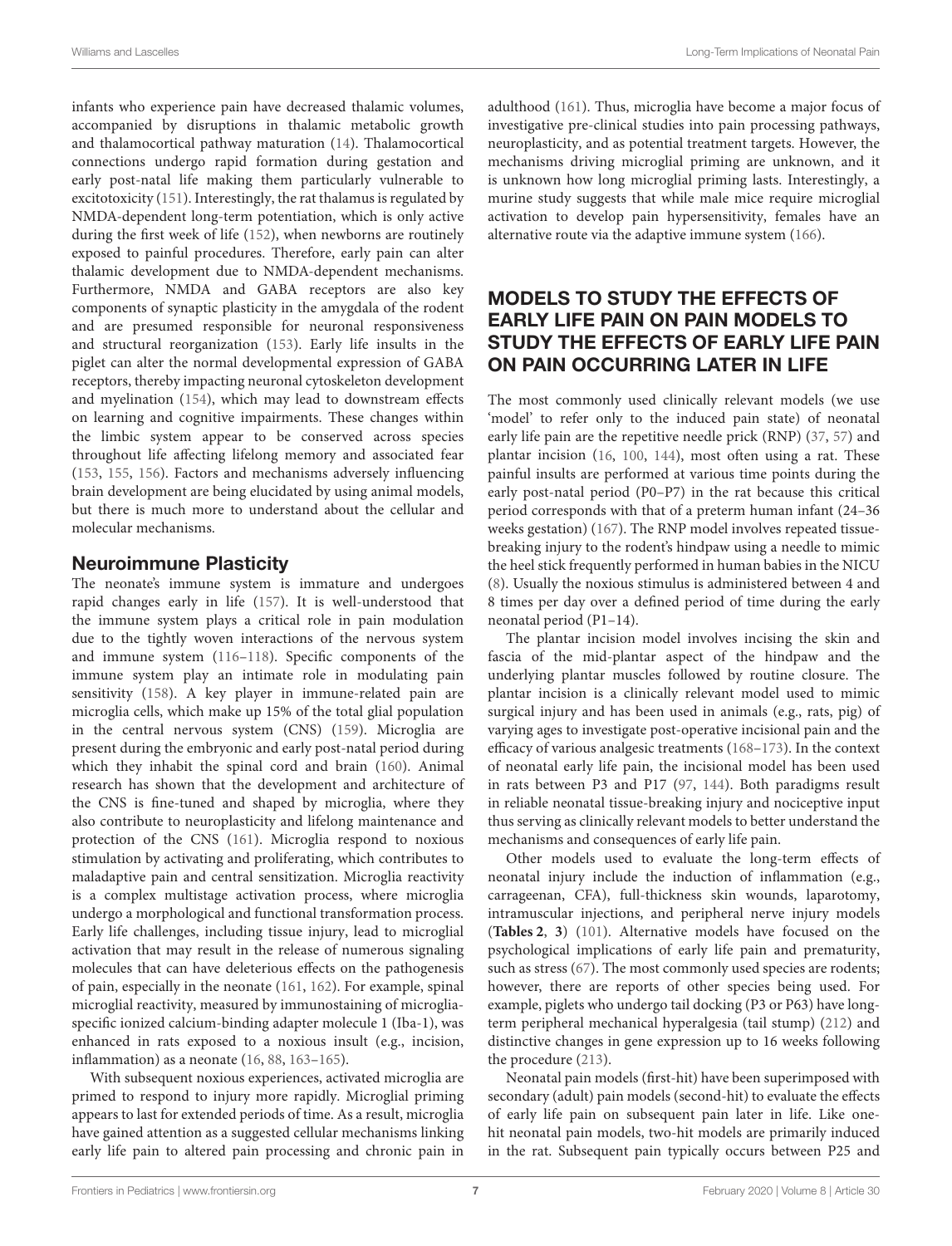<span id="page-7-0"></span>TABLE 2 | Pain models used to evaluate long-term effects of neonatal pain with or without subsequent pain later in life.

| <b>1st Stimulus</b> | 2nd Stimulus | <b>References</b>            |
|---------------------|--------------|------------------------------|
|                     |              | (165, 174, 175)              |
|                     |              | (134, 135, 165, 175-179)     |
|                     |              | (58, 180)                    |
|                     |              | $(165, 181 - 184)$           |
|                     |              | (57, 59, 62, 177, 184, 185)  |
|                     |              | (97, 100, 178, 186-188)      |
|                     |              | $(189 - 192)$                |
|                     |              | (193, 194)                   |
|                     |              | (195)                        |
|                     |              | (171)                        |
|                     |              | (194)                        |
|                     |              | $(135, 145, 196 - 198)$      |
|                     |              | (199)                        |
|                     |              | (61)                         |
|                     |              | (200)                        |
|                     |              | (96)                         |
|                     |              | (201)                        |
|                     |              | (202)                        |
|                     |              | (203)                        |
|                     |              | (37, 98, 204)                |
|                     |              | (205)                        |
|                     |              | (16, 97, 100, 163, 206, 207) |
|                     |              | (144)                        |
|                     |              | (164, 208, 209)              |

*This illustration represents different pain models used to mimic injury that occurs early in life (P0–17) and/or later in life (P6–125). These models have been used to evaluate the long-term consequences of neonatal pain and inflammation.*

| key | Complete Freud's Adjuvant (CFA) | $\blacksquare$ Formalin | $\blacksquare$ $Incision$           |
|-----|---------------------------------|-------------------------|-------------------------------------|
|     | <b>B</b> Carrageenan (CAR)      | $\blacksquare$ Stress   | Nerve                               |
|     |                                 |                         | <i>Injury</i>                       |
|     | Capsaicin (CAP)                 | RNP                     | $\blacksquare$ $\blacksquare$ Other |
|     |                                 |                         | (e.g. LPS)                          |
|     |                                 |                         |                                     |

P60 and varies from inflammatory (e.g., CFA, CAR) to tissuebreaking (e.g., RNP, incision) in nature (**[Table 4](#page-9-0)**). These time periods in the rat most likely resemble humans classified as young adults and middle-aged adults, respectively. Alone these models are used to evaluate the effects of early life pain on later acute pain [\(215](#page-17-1)[–217\)](#page-17-2). Two-hit models provide evidence that single or repetitive noxious stimulation during the early post-natal period can affect subsequent acute pain later in life in regards to mechanical and thermal sensitivity [\(37,](#page-12-24) [206\)](#page-16-25), learning and memory [\(61,](#page-13-9) [200\)](#page-16-19), and microglial activation [\(16,](#page-12-4) [163\)](#page-15-31). However, the impact that early post-natal injury has on chronically painful conditions during adulthood has not been evaluated in animal models.

# EFFECTS OF EARLY LIFE PAIN ON CHRONIC PAIN IN THE ADULT

Chronic pain is a major global health concern affecting more than 1.5 billion people worldwide [\(218\)](#page-17-3). Over the last decade, <span id="page-7-1"></span>TABLE 3 | Rodent models of neonatal pain and times of assessment.

| "1-Hit" Models                           |                                                                                           |                                                                                         |                   |  |  |  |  |  |
|------------------------------------------|-------------------------------------------------------------------------------------------|-----------------------------------------------------------------------------------------|-------------------|--|--|--|--|--|
| <b>1st Stimulus</b><br>(age)             | Outcome<br>measure(s)                                                                     | Age/Time                                                                                | <b>References</b> |  |  |  |  |  |
| <b>INFLAMMATORY PAIN</b>                 |                                                                                           |                                                                                         |                   |  |  |  |  |  |
| <b>CFA</b><br>(P1)                       | <b>PWL</b><br>EPM, PWL, sleep<br>recordings,<br>ACTH, corticosterone                      | P30<br>P90                                                                              | (174)             |  |  |  |  |  |
| CFA<br>(P1)                              | PWT, PWL, paw<br>diameter<br>DRG [ATF3,<br>CGRP, IB4]                                     | 2, 4, 24, 72h, then $2 \times$<br>weekly until 8 weeks<br>12, 24h, 3, 7, and<br>14 days | (175)             |  |  |  |  |  |
| <b>CFA</b><br>( P10)                     | Paw diameter, PWT<br>SC [IBA1]                                                            | 0, 1, 3, 24 h, 7 days<br>1, 24 h, 7 days                                                | (165)             |  |  |  |  |  |
| CAR<br>( P10)                            | Paw diameter, PWT<br>SC [IBA1]                                                            | 0, 1, 3, 24 h, 7 days<br>1, 24 h, 7 days                                                | (165)             |  |  |  |  |  |
| CAR<br>(P1)                              | PWT, PWL, paw<br>diameter<br>DRG [ATF3,<br>CGRP, IB4]                                     | 2, 4, 24, 72h, then 2×<br>weekly until 8 weeks<br>12, 24 h, 3, 7, and<br>14 days        | (175)             |  |  |  |  |  |
| CAR<br>(P0, 1, 3, or<br>14)              | Pain behavior<br><b>PWL</b><br>DRG [CGRP,<br>IB4], electrophysiology                      | P0, 1, 3, or 14<br>P56-70<br>P <sub>56</sub>                                            | (134)             |  |  |  |  |  |
| CAR<br>(P3 or 12)                        | Paw diameter<br>EPM, FST                                                                  | 0, 0.5, 1, 3, 6, 14, 24,<br>32, 39, 45, 52, 60, 69h<br>P50-55                           | (176)             |  |  |  |  |  |
| CAR<br>(neonate; not<br>specified)       | Electrophysiology<br>(PWT)                                                                | P19-23                                                                                  | (178)             |  |  |  |  |  |
| CAR<br>(P3)                              | <b>PWT</b>                                                                                | P6, 13, 20, 27, 34, 41,<br>48, 55, 62                                                   | (135)             |  |  |  |  |  |
| CAR<br>(P1, 4)                           | Fear conditioning<br>PWT, PWL                                                             | P24, 45, 66<br>P27, 48, 69                                                              | (177)             |  |  |  |  |  |
| CAR<br>(PO)                              | <b>OFA</b><br>FST, sucrose<br>preference,<br>stress-induced<br>analgesia test<br>with PWL | P65-70<br>P70-90                                                                        | (179)             |  |  |  |  |  |
| CAR<br>(PO)                              | <b>OFA</b><br>FST, corticosterone                                                         | P60-80<br>P70-90                                                                        | (210)             |  |  |  |  |  |
| Formalin<br>$(P1 - 2)$                   | Formalin test<br>(nociceptive activity)<br>EPM, FST, MWM                                  | P <sub>25</sub><br>P25-38                                                               | 208)              |  |  |  |  |  |
| Formalin<br>(P1-3, 1-5, or<br>$10 - 12$  | Brain histology, WB                                                                       | P4, 6, 13                                                                               | (58)              |  |  |  |  |  |
| <b>LPS</b><br>(P14)                      | Brain (c-Fos)<br><b>EPM</b><br>Fear conditioning<br><b>PWT</b>                            | 2.5 h<br>P38-42, 62-68<br>P60-72<br>P60-90                                              | (181)             |  |  |  |  |  |
| Zymoson<br>( P10)                        | Paw diameter, PWT<br>SC [IBA1]                                                            | 0, 1, 3, 24 h, 7 days<br>1, 24 h, 7 days                                                | (165)             |  |  |  |  |  |
| <b>TISSUE-BREAKING PAIN</b>              |                                                                                           |                                                                                         |                   |  |  |  |  |  |
| Skin Flap<br>(neonate; not<br>specified) | PWT,<br>electrophysiology                                                                 | P19-23 or 40-44                                                                         | (178)             |  |  |  |  |  |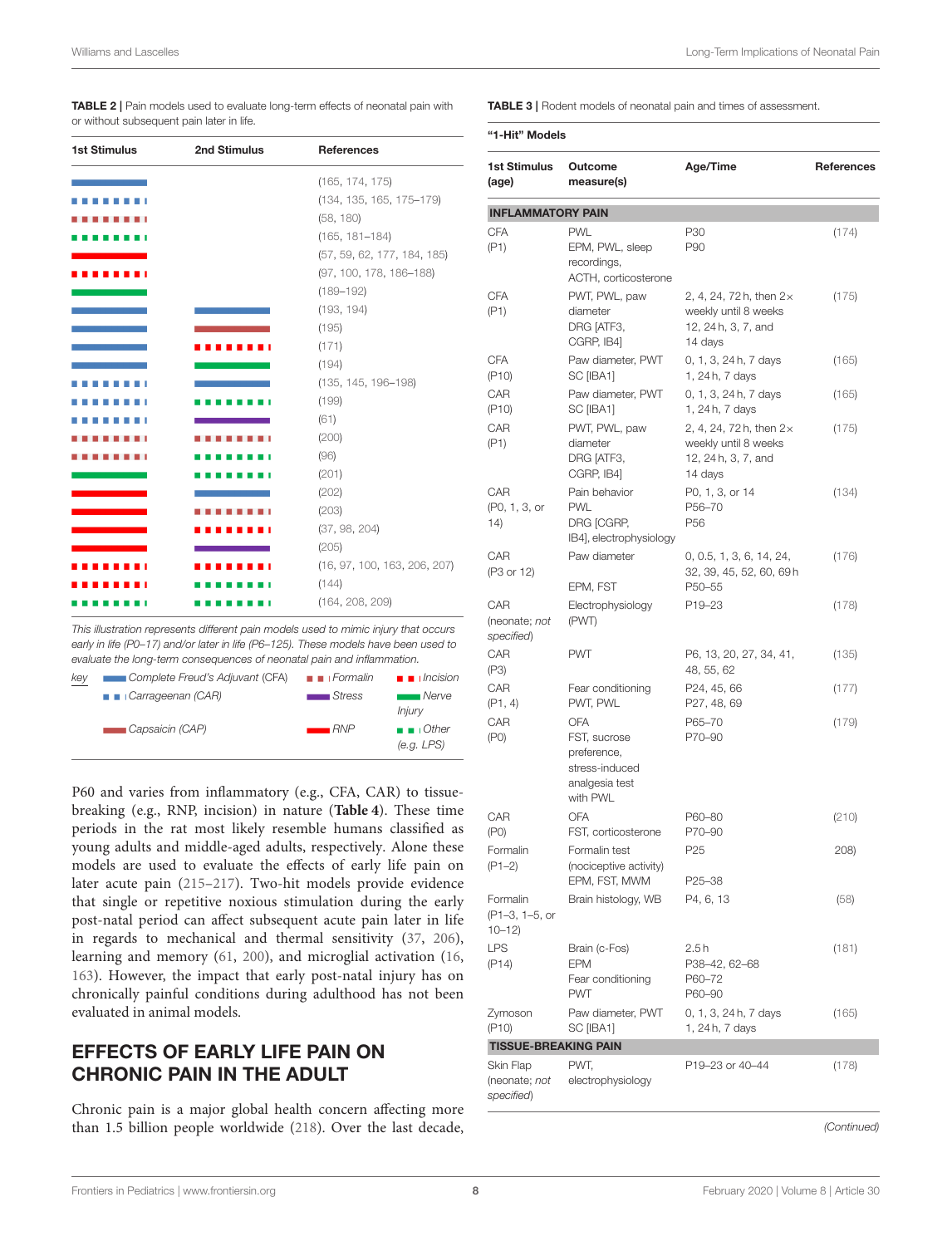#### TABLE 3 | Continued

#### "1-Hit" Models

| 1st Stimulus<br>(age)                 | Outcome<br>measure(s)                                                                                                         | Age/Time                                                                                           | References  |
|---------------------------------------|-------------------------------------------------------------------------------------------------------------------------------|----------------------------------------------------------------------------------------------------|-------------|
| <b>RNP</b><br>$(PO-7)$                | Weight gain<br><b>PWL</b><br>Alcohol preference,<br>defensive withdrawal,<br>social discrimination,<br>air-puff startle tests | P8, 15, 21<br>P16, 22, 65<br>P20-30                                                                | (57)        |
| <b>RNP</b><br>$(P1 - 7)$              | Fear conditioning<br>PWT, PWL                                                                                                 | P24, 45, 66<br>P27, 48, 69                                                                         | (177)       |
| <b>RNP</b><br>$(PO-14)$               | <b>PWL</b><br>Radial arm water<br>maze                                                                                        | P28, 56<br>P56, 57                                                                                 | (59)        |
| <b>RNP</b><br>$(PO - 7)$              | Hippocampus [ELISA]<br><b>PWT</b><br><b>OFA</b><br><b>MWM</b><br>OFA, Corticosterone,<br>ACTH, WB                             | P70<br>P8, 15, 22, 43, 57, 85<br>P <sub>25</sub> , 87<br>P24-30, 87-93<br>P <sub>24</sub> , 45, 87 | (187)       |
| <b>RNP</b><br>(P0-7 or 0, 2,<br>4, 6) | <b>OFA</b><br>EPM,<br>FST, Corticosterone                                                                                     | $>$ P98<br>$>$ P119                                                                                | (185)       |
| <b>RNP</b><br>$(P1 - 6)$              | OFA, EPM, MWM,<br>Rotarod, PWL,<br>Sucrose preference                                                                         | P60-85                                                                                             | (62)        |
| <b>RNP</b><br>$(P8-14)$               | <b>EPM</b><br>MWM                                                                                                             | P30<br>P31-33, 34-36, 38                                                                           | (184)       |
| Incision<br>(P3, 10, 17)              | PWT, PWL, OFA,<br>brain [c-Fos]                                                                                               | $>$ P90                                                                                            | (97)        |
| Incision<br>(P7 or 28)                | Electrophysiology<br>(PWL)                                                                                                    | 0, 1 h                                                                                             | (188)       |
| Incision<br>(P3 or 40)                | <b>PWT</b><br><b>EMG</b>                                                                                                      | 0, 4, 24, 48, 72 h<br>24 h                                                                         | (100)       |
| Incision<br>(P3)                      | PWT, PWL<br>Electrophysiology                                                                                                 | Weekly, P14-42<br>P40                                                                              | (144)       |
| Incision<br>(P6)                      | Development<br>assessment<br>Wire hang test<br>Rotarod<br>OFA, EPM<br><b>NOR</b>                                              | P6-21<br>P17, 18, 20<br>P17, 19, 21<br>P18<br>P19                                                  | (186)       |
| Toe clipping<br>(P7 or 17)            | Developmental<br>assessment<br>OFA, EPM<br>Balance beam<br>Rotarod                                                            | P6-21<br>P <sub>56</sub><br>P63-65<br>P70-72                                                       | (182)       |
| Toe clipping<br>(P3 or 7)             | Developmental<br>assessment<br>Grip test, PWL<br>Corticosterone                                                               | 1, 3, 5, 12 h, daily for 3<br>weeks<br>P84-86<br>P7                                                | (183)       |
| Tail clip<br>(P8)                     | <b>EPM</b><br><b>MWM</b>                                                                                                      | P30<br>P31-33, 34-36, 38                                                                           | (184)       |
| <b>NERVE PAIN</b>                     |                                                                                                                               |                                                                                                    |             |
| SNI<br>(P10 or 60)                    | DRG [IBA1, ATF3,<br>NF200, CGRP, IB4]                                                                                         | 7 days                                                                                             | (191)       |
| SNI<br>(P10 or 56)                    | <b>PWT</b><br><b>PWL</b><br>SC/DRG [IBA1,<br>NF200, GFAP,<br>IB4], WB                                                         | 3, 7, 14, 21, 28, 38, 44<br>days<br>3, 7, 14, 21, 35, 51<br>days<br>7, 30 days                     | (192)       |
|                                       |                                                                                                                               |                                                                                                    | (Continued) |

effects of early life pain on diseases in adulthood [\(109,](#page-14-18) [219](#page-17-4)[–221\)](#page-17-5). Retrospective studies are very challenging to conduct because detailed medical records are not always accessible and/or there is a loss of patient retention due to geographic relocation or denied consent. These studies are further limited because of variability in details describing procedures performed including number of procedures, time of occurrence, and dose/route of drug administration in addition to differences in physician's and/or health facility's standard protocols, or lack thereof. Finally, early life painful events may not be captured during childhood or adult examinations because there is lack of patient recall, medical exam time constraints, or focused questions to gather pertinent information to current condition.

Regardless, untreated early life pain has been suggested to be a significant contributor to the development of chronic pain in children and adults [\(17,](#page-12-5) [97\)](#page-14-8). It is speculated that this notion would be supported by animal models. However, two-hit models have focused on the effects of early pain on secondary acute pain in adult rats as previously discussed. Whether noxious stimuli during the neonatal period predisposes a patient (human or animal) to pain-associated with chronic painful conditions remains unknown. There are multiple animal models of chronic pain [\(222,](#page-17-6) [223\)](#page-17-7) that could be coupled with an early life pain model to investigate whether there is an impact on chronic pain conditions. Well-documented chronic pain rodent models can be used to provide foundational data

#### TABLE 3 | Continued

|  | "1-Hit" Models |
|--|----------------|
|--|----------------|

| <b>1st Stimulus</b><br>(age)      | Outcome<br>measure(s)                                     | Age/Time                            | <b>References</b> |
|-----------------------------------|-----------------------------------------------------------|-------------------------------------|-------------------|
| SNI<br>(P <sub>10</sub> or 33)    | PWT, PWL, Cold pain<br>behavior,<br>Electrophysiology, IC | 1, 7, 14, 21, 28, $\pm 35$<br>days  | (211)             |
|                                   | SC [IBA1,<br><b>BDNF, GFAP)</b>                           | 7, $\pm$ 21 days                    |                   |
| SNI<br>(P3, 10, 21,<br>33, or 60) | <b>PWT</b>                                                | 0, 1, 7, 14, 28 days                | (189)             |
| CCI<br>(P <sub>10</sub> or 60)    | <b>PWT</b>                                                | 0, 7, 14, 28 days                   | (189)             |
| SNI<br>(P14, 28, or<br>112)       | <b>PWT</b>                                                | 0, 1 days, weekly up to<br>14 weeks | (190)             |

*P, post-natal day; CFA, complete Freud's' adjuvant; CAR, carrageenan; RNP; repetitive needle prick; SNI, spared nerve injury; CCI, chronic constriction injury; PWT, paw withdrawal threshold; PWL, paw withdrawal latency; IC, incapacitance meter; SC, spinal cord; DRG, dorsal root ganglion; IBA1, immunostaining for ionized calciumbinding adapter molecule 1 (microglia marker); c-Fos, proto-oncogene; CGRP, calcitonin gene-related peptide; ATF3, Activating transcription factor 3; IB4, isolectin B4; NF200, Neurofilaments protein; GFAP, glial fibrillary acidic protein; BDNF, Brainderived neurotrophic factor; WB, western blot; ACTH, adrenocorticotropic hormone; EPM, elevated plus maze; OFA, open field arena; MWM, Morris water maze; CPP, conditioned place preference; FST, forced swim test; EMG, electromyography; NOR, novel object recognition.*

studies concerning the health status of adults with a history of varying degrees of prematurity, early life procedural pain, and/or early life surgery have been conducted to understand the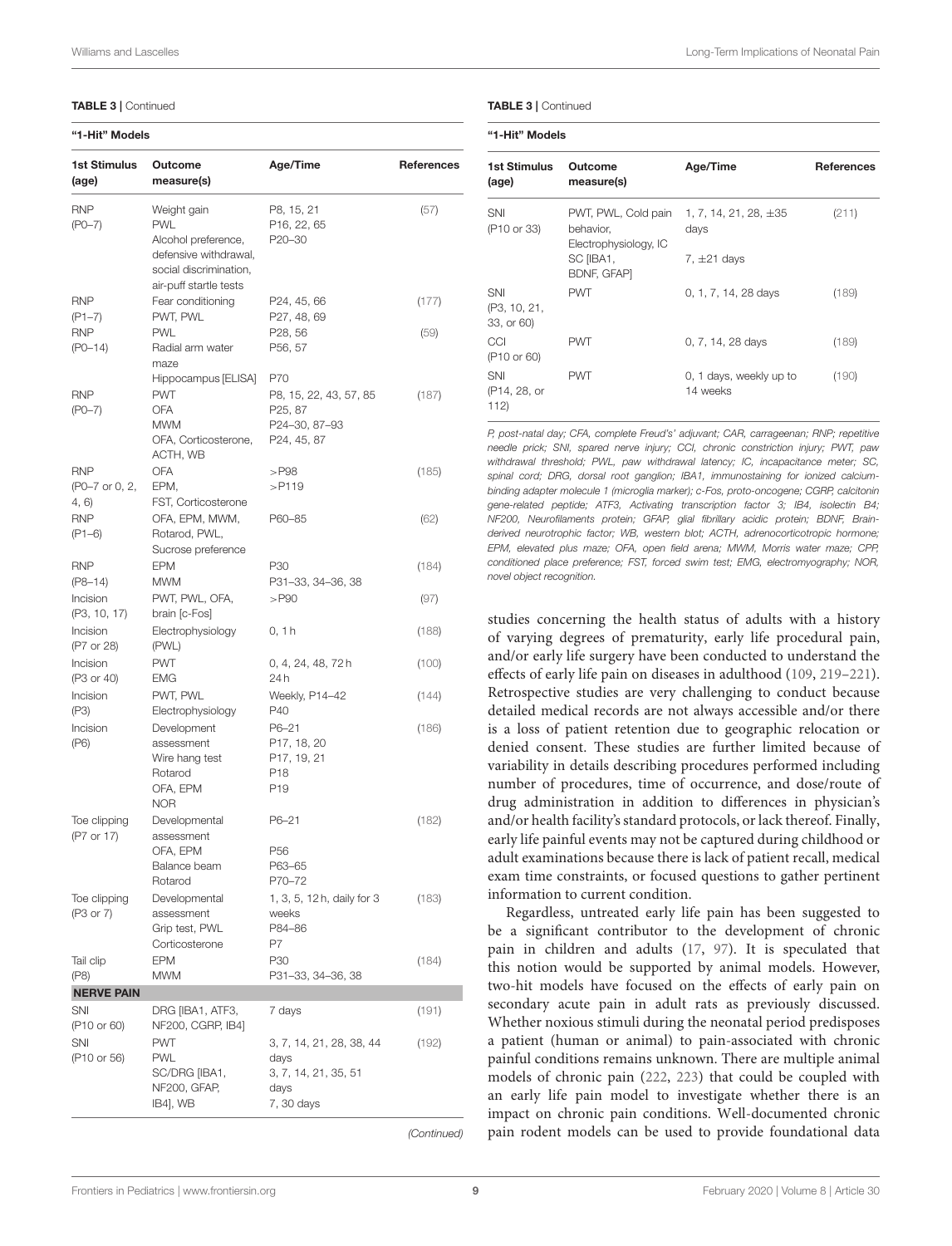<span id="page-9-0"></span>TABLE 4 | Rodent models of neonatal pain with subsequent pain and time of assessments.

| "2-Hit" Models                            |                                            |                                        |                                                  |                                                                         |                                                                  |            |
|-------------------------------------------|--------------------------------------------|----------------------------------------|--------------------------------------------------|-------------------------------------------------------------------------|------------------------------------------------------------------|------------|
| <b>1st Stimulus</b><br>(age)              | <b>Basal outcome</b><br>measure(s)         | Age/Time                               | 2nd Stimulus<br>(age)                            | Outcome<br>measure(s)                                                   | Age/Time                                                         | References |
|                                           | <b>INFLAMMATORY + INFLAMMATORY PAIN</b>    |                                        |                                                  |                                                                         |                                                                  |            |
| CFA<br>(P0 or 14)                         |                                            |                                        | Capsaicin<br>$(P56 - 84)$                        | Pain behavior<br><b>PWT</b><br><b>PWL</b><br>Paw diameter<br>SC [c-Fos] | 5 min<br>5, 15, 30, 45,<br>60 min<br>5, 15, 30, 45 min<br>60 min | (195)      |
| CFA<br>(P1 or 14)                         |                                            |                                        | <b>CFA (P84)</b>                                 | <b>PWL</b>                                                              | P85                                                              | (193)      |
| CFA<br>(PO)                               | PWT, PWL                                   | P <sub>56</sub>                        | <b>CFA (P56)</b>                                 | PWT, PWL                                                                | P <sub>57</sub>                                                  | (194)      |
| CFA<br>(P0, 1, 3, or 14)                  | <b>PWL</b>                                 | P56-70                                 | CFA (P56-70)                                     | <b>PWL</b>                                                              | 24h                                                              | (134)      |
| CFA<br>(P0, 1, 3, or 14)                  | <b>PWL</b>                                 | P56-70                                 | Formalin (P56-70)                                | Pain behavior                                                           | Every 5 min for<br>60 min                                        | (134)      |
| CAR<br>(P0, 1, 3, 5, 8, 10,<br>12, or 14) | PWT, PWL                                   | P40                                    | CFA (P40)                                        | PWT, PWL                                                                | P41                                                              | (135)      |
| CAR<br>(P3)                               |                                            |                                        | CFA (P6, 13, 24,<br>40, or 62)                   | <b>PWT</b>                                                              | 24h                                                              | (135)      |
| CAR<br>(P3)                               | PWT, PWL                                   | P120-125                               | CFA (P120-125)                                   | PWT, PWL                                                                | 24h                                                              | (135)      |
| CAR<br>(P0 or P14)                        | PWL, Pain<br>behavior                      | 3, 6, 12, 18, 24,<br>48, 60 h, and P60 | CFA (P61)                                        | PWT, PWL, paw<br>diameter                                               | P62                                                              | (198)      |
| CAR<br>(PO)                               | PWL, tail flick                            | P40, 60                                | CFA (P60)                                        | PWL, paw<br>diameter                                                    | 1, 7, 14, 21                                                     | (196)      |
| CAR<br>(P0, 8, or 14)                     | PWL, paw<br>diameter                       | P40, 60                                | <b>CFA (P60)</b>                                 | <b>PWL</b>                                                              | P61                                                              | (197)      |
| CAR<br>(P3)                               | <b>PWL</b>                                 | P48, 49                                | CFA (P50)                                        | PWL, tail flick,<br>electrophysiology                                   | 24h                                                              | (145)      |
| CAR<br>(P3 or 14)                         |                                            |                                        | Mustard oil (Colon)<br>$(P60 - 70)$              | PWL,<br>visceromotor<br>response                                        | 0, 30, 90, 150,<br>210 min                                       | (199)      |
| Formalin<br>(P1-2 or 7-8)                 | <b>PWL</b>                                 | P <sub>25</sub>                        | Picric acid $+$<br>maternal<br>deprivation (P25) | Pain behavior PWL                                                       | 1-20 min P26                                                     | (96)       |
| Formalin<br>$(P7-8)$                      |                                            |                                        | Formalin (P25)                                   | EPM, FST, MWM,<br>nociceptive activity                                  | P25-38                                                           | (200)      |
| <b>INFLAMMATORY PAIN + STRESS</b>         |                                            |                                        |                                                  |                                                                         |                                                                  |            |
| CAR<br>(PO)                               |                                            |                                        | Chronic stress<br>(P82-109)                      | <b>MWM</b>                                                              | P94-117,<br>144-162.<br>424-442                                  | (61)       |
| CAR<br>(PO)                               |                                            |                                        | Chronic stress<br>(P85-P105)                     | <b>FST</b>                                                              | 7 days                                                           | (210)      |
|                                           | <b>INFLAMMATORY + TISSUE-BREAKING PAIN</b> |                                        |                                                  |                                                                         |                                                                  |            |
| CFA<br>(P1)                               | <b>PWT</b>                                 | P35, 42, 49                            | Incision (P50)                                   | <b>PWT</b>                                                              | 4h, 1, 2, 3, 4, 7 d                                              | (171)      |
| <b>INFLAMMATORY + NERVE INJURY</b>        |                                            |                                        |                                                  |                                                                         |                                                                  |            |
| CFA<br>(P0, 1, 3, or 14)                  |                                            |                                        | Sciatic nerve<br>injection (P56-84)              | SC [WGA-HRP<br>density]                                                 | 48 h                                                             | (134)      |
| CFA<br>(PO)                               | PWT, PWL                                   | P <sub>56</sub>                        | <b>SNL (P56)</b>                                 | PWT, PWL                                                                | P57, 60, 63, 70,<br>77, 84                                       | (194)      |
| CFA<br>$(tail)$ (P3)                      | PWT, PWL                                   | P <sub>56</sub>                        | <b>TNI (P56)</b>                                 | PWT, PWL                                                                | P57, 60, 63, 70,<br>77, 84                                       | (194)      |

*(Continued)*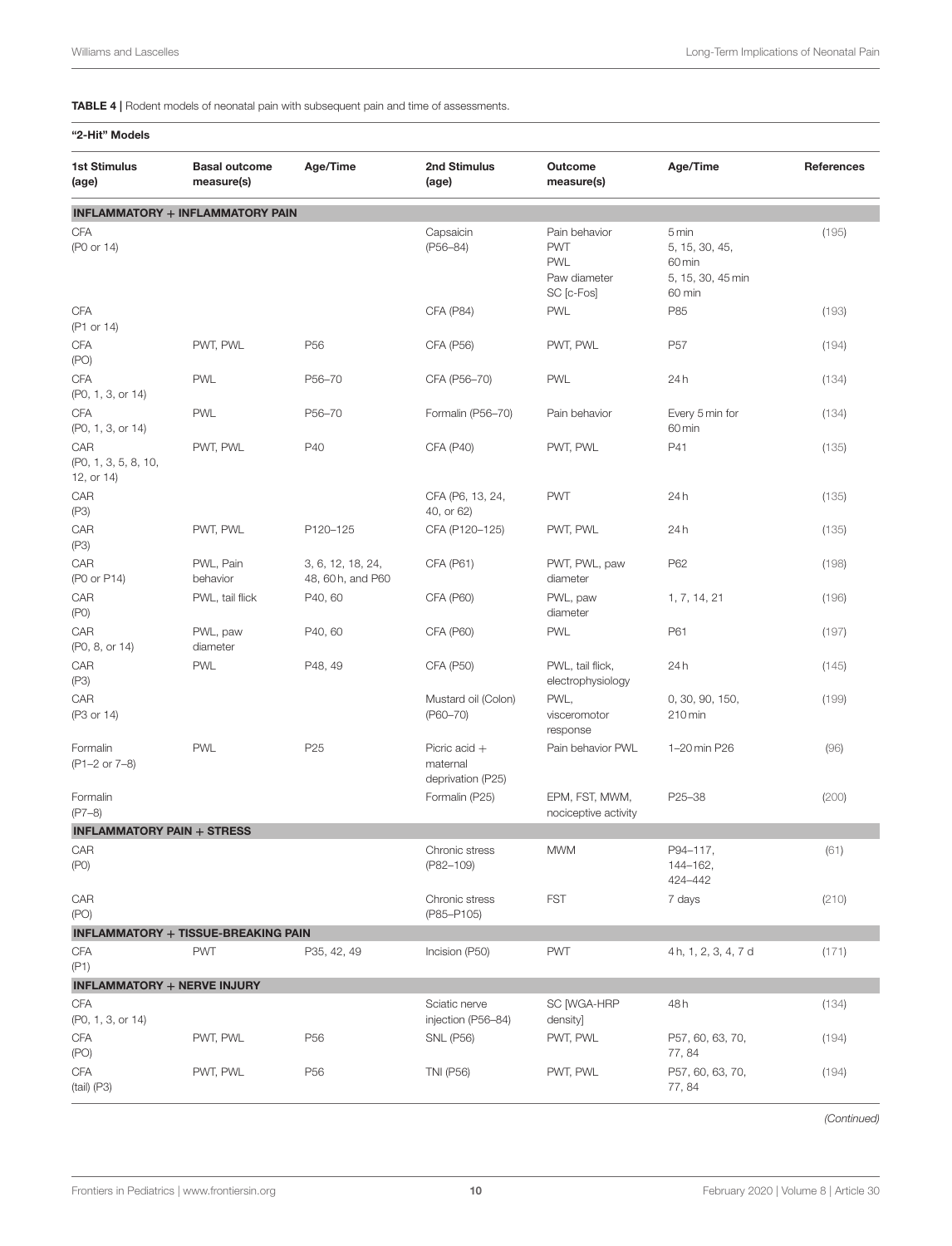#### TABLE 4 | Continued

| <b>1st Stimulus</b>                     | <b>Basal outcome</b>                      | Age/Time                         | 2nd Stimulus                                                           | Outcome                                                              | Age/Time                                                     | References |
|-----------------------------------------|-------------------------------------------|----------------------------------|------------------------------------------------------------------------|----------------------------------------------------------------------|--------------------------------------------------------------|------------|
| (age)                                   | measure(s)                                |                                  | (age)                                                                  | measure(s)                                                           |                                                              |            |
| SNI                                     | SC [IBA1]                                 | 6, 24, 72h                       | LPS (P10-19,                                                           | <b>PWT</b>                                                           | 0, 30, 60, 90, 120,                                          | (201)      |
| ( P10)                                  | TISSUE-BREAKING + INFLAMMATION/OTHER PAIN |                                  | $19 - 21$                                                              |                                                                      | 150 min                                                      |            |
|                                         |                                           |                                  |                                                                        |                                                                      |                                                              |            |
| <b>RNP</b><br>$(PO-7)$                  |                                           |                                  | CFA (P56)                                                              | <b>PWT</b>                                                           | P <sub>57</sub>                                              | (202)      |
| <b>RNP</b>                              | <b>PWL</b>                                | P14-16, 35-36,                   | Formalin (P14-16,                                                      | Pain behavior                                                        | $2-7$ days                                                   | (203)      |
| $(P2-8)$                                |                                           | 64-66                            | 35-37, or 64-66)                                                       |                                                                      |                                                              |            |
|                                         | TISSUE-BREAKING + TISSUE-BREAKING PAIN    |                                  |                                                                        |                                                                      |                                                              |            |
| <b>RNP</b>                              | <b>PWT</b>                                | 1, 3, 5h (P0-7),                 | Incision (P56)                                                         | <b>PWT</b>                                                           | 1, 3, 4, 7, 9, 11                                            | (37)       |
| $(PO-7)$                                | <b>PWL</b>                                | Weekly, P21-56<br>Weekly, P21-56 |                                                                        | SC<br>[CGRP, VGLUT2]                                                 | days                                                         |            |
| <b>RNP</b>                              | <b>PWT</b>                                | 1, 3, 5h (P0-7)                  | Incision (P42-56)                                                      | Electrophysiology                                                    | P42-56                                                       | (98)       |
| $(PO-7)$                                |                                           |                                  |                                                                        |                                                                      |                                                              |            |
| <b>RNP</b>                              | <b>PWT</b>                                | 1, 3, 5 h (P0-7),                | Incision (P56)                                                         | <b>PWT</b>                                                           | 1, 3, 5, 7, 9 days                                           | (204)      |
| $(PO - 7)$                              |                                           | Weekly P21-56                    |                                                                        |                                                                      |                                                              |            |
| <b>RNP</b><br>$(PO-7)$                  | <b>PWT</b><br>PWT, PWL                    | 1, 3, 5h (P0-7)<br>Weekly P21-56 | Incision (P56)                                                         | PWT, PWL                                                             | 1, 3, 5, 7, 9 days                                           | (214)      |
| <b>RNP</b><br>$(P2 - 14)$               |                                           |                                  | Acute stress (P15<br>or 20-21)                                         | ACTH,<br>corticosterone                                              | 5, 30, 60, or<br>90 min                                      | (205)      |
| Incision<br>(P3, 6, 10, 21 or           | <b>PWT</b>                                | 0, 4, 24, 48, 72h                | Incision (P17, 20,<br>24, 35, or 54)                                   | <b>PWT</b>                                                           | 0, 4, 24, 48, 72h,<br>and 7 days                             | (100)      |
| 40)                                     |                                           |                                  |                                                                        | <b>EMG</b>                                                           | 24 h                                                         |            |
| Incision<br>(P3)                        |                                           |                                  | Incision (P56)                                                         | PWT, PWL, IBA1,<br><b>EMG</b>                                        | 0, 1, 3, 5, 7, 10,<br>14, 19, 21, 28<br>days                 | (16)       |
| Incision<br>(P3, 10, 17)                |                                           |                                  | Incision (P90)                                                         | PWT, PWL, OFA,<br>brain [c-Fos],<br>novelty-induced<br>hyponeophagia | 0, 1, 2, 5 days                                              | (97)       |
| Incision<br>(P3)                        | <b>PWT</b>                                | 3, 4, 24h                        | Incision (P42-49)                                                      | PWT, PWL<br><b>EMG</b><br>CPP, NOR                                   | 0, 1, 2, 4, 7, 9, 12,<br>17, 21 days<br>0, 24h<br>24 h       | (207)      |
| Incision<br>(P3)                        | <b>PWT</b><br><b>EMG</b>                  | 3, 4, 24, 48, 72h<br>6h          | Incision (P42)                                                         | PWT, PWL                                                             | 0, 1, 2, 3, 7, 10,<br>14, 17, 21 days                        | (206)      |
|                                         | SC [IBA1]                                 | 24h                              |                                                                        | EMG, OFA<br>SC [IBA1]                                                | 24h<br>P <sub>6</sub>                                        |            |
| Incision<br>(P3)                        |                                           |                                  | Incision (P70)                                                         | PWT, PWL,<br>inclined plate test<br>SC [IBA1]<br>Electrophysiology   | 0, 1, 3, 5, 7, 14,<br>21 days<br>0, 1, 3, 5 7 days<br>7 days | (163)      |
| OTHER PAIN + OTHER PAIN                 |                                           |                                  |                                                                        |                                                                      |                                                              |            |
| Orogastric<br>suctioning<br>$(P2 - 11)$ | <b>PWL</b>                                | P60                              | Colorectal<br>distention (P60)                                         | PWL, visceral<br>sensitivity                                         | 24h                                                          | (209)      |
| Lesion to motor<br>cortex<br>(P7)       |                                           |                                  | Lesion to motor<br>cortex (P70)                                        | SC histology                                                         | P70                                                          | (208)      |
| Electrical<br>stimulation<br>( P10)     |                                           |                                  | Electrical<br>stimulation $\pm$<br>Capsaicin (adult;<br>not specified) | <b>PWT</b><br>SC [IBA1]                                              | 0, 3, 24, 48h<br>48 h                                        | (164)      |

*P, post-natal day; CFA, complete Freud's' adjuvant; CAR, carrageenan; RNP; repetitive needle prick; SNI, spared nerve injury; CCI, chronic constriction injury; ACTH, adrenocorticotropic hormone stimulation test; PWT, paw withdrawal threshold; PWL, paw withdrawal latency; IC, incapacitance meter; SC, spinal cord; DRG, dorsal root ganglion; IBA1, immunostaining for ionized calcium-binding adapter molecule 1 (microglia marker); cFos, proto-oncogene; WGA-HRP, Wheat germ agglutinin conjugated to horseradish peroxidase; CGRP, calcitonin gene-related peptide; VGLUT2, vesicular glutamate transporter 2; WB, western blot; EPM, elevated plus maze; OFA, open field arena; MWM, Morris water maze; CPP, conditioned place preference; FST, forced swim test; EMG, electromyography; NOR, novel object recognition.*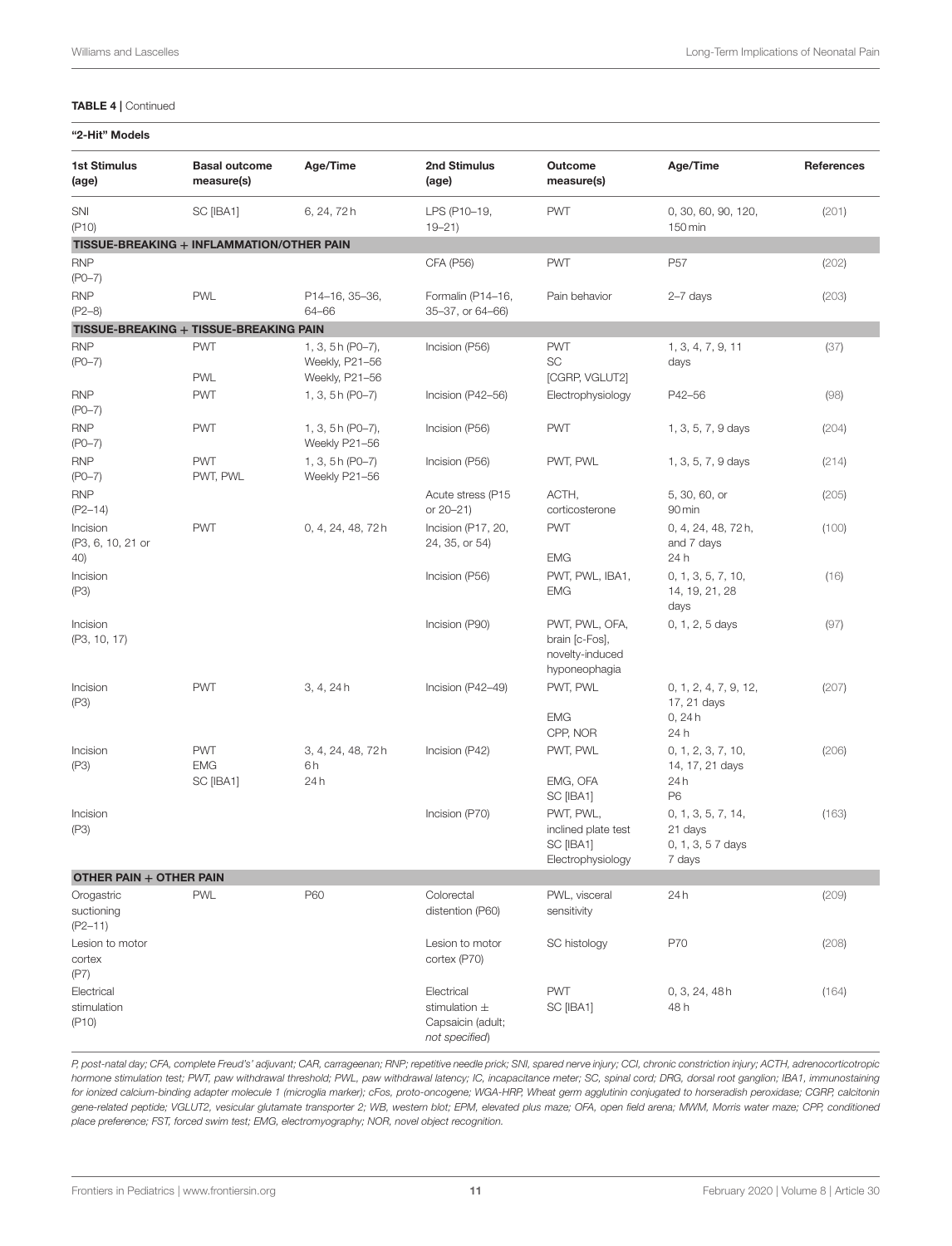on pain responses and mechanistic pathways, and early life pain could be superimposed on this model to evaluate the influence of early life pain on chronic pain states. Indeed, this approach has been communicated in abstract form where we found that neonatal RNP pain appears to heighten reflexive and complex pain behaviors following chemical induction of osteoarthritis in adult rats, compared to osteoarthritis alone [\(224\)](#page-17-9). However, there may be opportunities where using large animal models (e.g., dogs, pigs) would be preferred as these models are preexisting and better mimic human disease [\(225–](#page-17-10)[228\)](#page-17-11).

To date there is a complete lack of published clinical or basic science information on the effects of early life pain on persistently painful conditions in adults. Assessing 'naturally occurring,' or spontaneous, chronic pain conditions in animals with a history of early life pain could add to our understanding of the consequences of early life pain on later chronic pain [\(229\)](#page-17-12). Companion animals commonly are surgically de-sexed, or sterilized (e.g., ovariohysterectomy or orchidectomy), at an early age (<6 months old), providing a natural model of early life surgery and pain. Such studies would be best performed prospectively, although one obvious shortcoming of such studies would be the removal of the influence (positive or negative) of sex hormones. To avoid hormonal confounders and the risk of missing the "critical period" of neurodevelopment other elective canine procedures may be used, such as tail docking (3– 7 days old) or ear cropping (7–12 weeks old). Another clinically relevant example would be studying piglets who undergo painful procedures as a part of routine management practices (e.g., tail docking, castration, ear notching). Pigs commonly develop joint pain later in life and relevant outcome measures have been described. Interestingly, a piglet model has been developed to study the impact of NICU procedures (e.g., mechanical ventilation) in preterm infants [\(230\)](#page-17-13), which could easily become a two-hit model.

# CONCLUSIONS AND FUTURE **DIRECTIONS**

Despite significant basic science work, chronic pain remains a significant public health crisis, where the prevalence of new cases

### **REFERENCES**

- <span id="page-11-0"></span>1. Howson CP, Kinney MV, Lawn JE. (editors). Born too Soon: the Global Action Report on Preterm Birth. Geneva: World Health Organization (2012). 126 p.
- <span id="page-11-1"></span>2. Dimes M, PMNCH, Children St, WHO. Born Too Soon: The Global Action Report on Preterm Birth. Geneva: World Health Organization (2012).
- <span id="page-11-2"></span>3. Blencowe H, Cousens S, Oestergaard MZ, Chou D, Moller AB, Narwal R, et al. National, regional, and worldwide estimates of preterm birth rates in the year 2010 with time trends since 1990 for selected countries: a systematic analysis and implications. Lancet. (2012) 379:2162–72. doi: [10.1016/S0140-6736\(12\)60820-4](https://doi.org/10.1016/S0140-6736(12)60820-4)
- <span id="page-11-3"></span>4. Slattery MM, Morrison JJ. Preterm delivery. Lancet. (2002) 360:1489–97. doi: [10.1016/S0140-6736\(02\)11476-0](https://doi.org/10.1016/S0140-6736(02)11476-0)
- <span id="page-11-4"></span>5. Behrman R, Butler A. Institute of Medicine (US) Committee on Understanding Premature Birth and Assuring Healthy Outcomes. Preterm Birth: Causes,

has persistently increased in both adolescents [\(231\)](#page-17-14) and adults [\(232–](#page-17-15)[234\)](#page-17-16). The influence of predisposing risk factors, such as age, gender, and obesity on chronic pain have been investigated for several decades, but there has been limited exploration of additional underlying risks, such as early life pain.

A growing body of evidence reports long-term consequences of early life pain in humans, and elegant animal studies are gradually shedding light on the neuroanatomical and functional mechanisms responsible for this [\(18,](#page-12-6) [88,](#page-13-35) [119,](#page-14-26) [235,](#page-17-17) [236\)](#page-17-18). However, there is also the distinct possibility that early life pain may impact the degree and severity of chronically painful conditions that occur much later in life. To investigate this relationship, a series of systematic studies need to be conducted. First, a suitable twohit model incorporating a painful procedure that consistently happens during the neonatal period and a disease that causes chronic pain in adulthood is needed. Second, an appropriate battery of outcome measures that are clinically relevant should be explored to evaluate changes to neurophysiology, psychology, and behavior. Finally, mechanisms responsible for long-term effects of early life pain should be determined using these models, and this will lay the foundation for the development of therapies to improve the quality of life of patients who suffer the consequences of early life pain experiences.

# AUTHOR CONTRIBUTIONS

MW co-conceived the review, performed the literature searches and literature summaries, drafted and revised the manuscript, approved the final manuscript as submitted, and agreed to be accountable for all aspects of the work. BL co-conceived the review, assisted in the design of the content, made critical input and assisted in revisions, approved the final manuscript as submitted, and agreed to be accountable for all aspects of the work.

# FUNDING

MW was supported by the National Institutes of Health (NIH) (T32 OD011130, 2017). BL salary was provided by NC State University.

Consequences, and Prevention. Washington, DC: National Academies Press (2007).

- <span id="page-11-5"></span>6. March of Dimes Perinatal Data Center: Special Care Nursery Admissions. White Plains, NY: National Perinatal Information System/Quality Analytic Services (2011).
- <span id="page-11-6"></span>7. Lee HC, Bennett MV, Schulman J, Gould JB. Accounting for variation in length of NICU stay for extremely low birth weight infants. J Perinatol. (2013) 33:872–6. doi: [10.1038/jp.2013.92](https://doi.org/10.1038/jp.2013.92)
- <span id="page-11-7"></span>8. Carbajal R, Rousset A, Danan C, Coquery S, Nolent P, Ducrocq S, et al. Epidemiology and treatment of painful procedures in neonates in intensive care units. JAMA. (2008) 300:60–70. doi: [10.1001/jama.300.1.60](https://doi.org/10.1001/jama.300.1.60)
- <span id="page-11-8"></span>9. Hall RW, Anand KJ. Pain management in newborns. Clin Perinatol. (2014) 41:895–924. doi: [10.1016/j.clp.2014.08.010](https://doi.org/10.1016/j.clp.2014.08.010)
- <span id="page-11-9"></span>10. Bower AJ. Plasticity in the adult and neonatal central nervous system. Br J Neurosurg. (1990) 4:253–64. doi: [10.3109/02688699008992734](https://doi.org/10.3109/02688699008992734)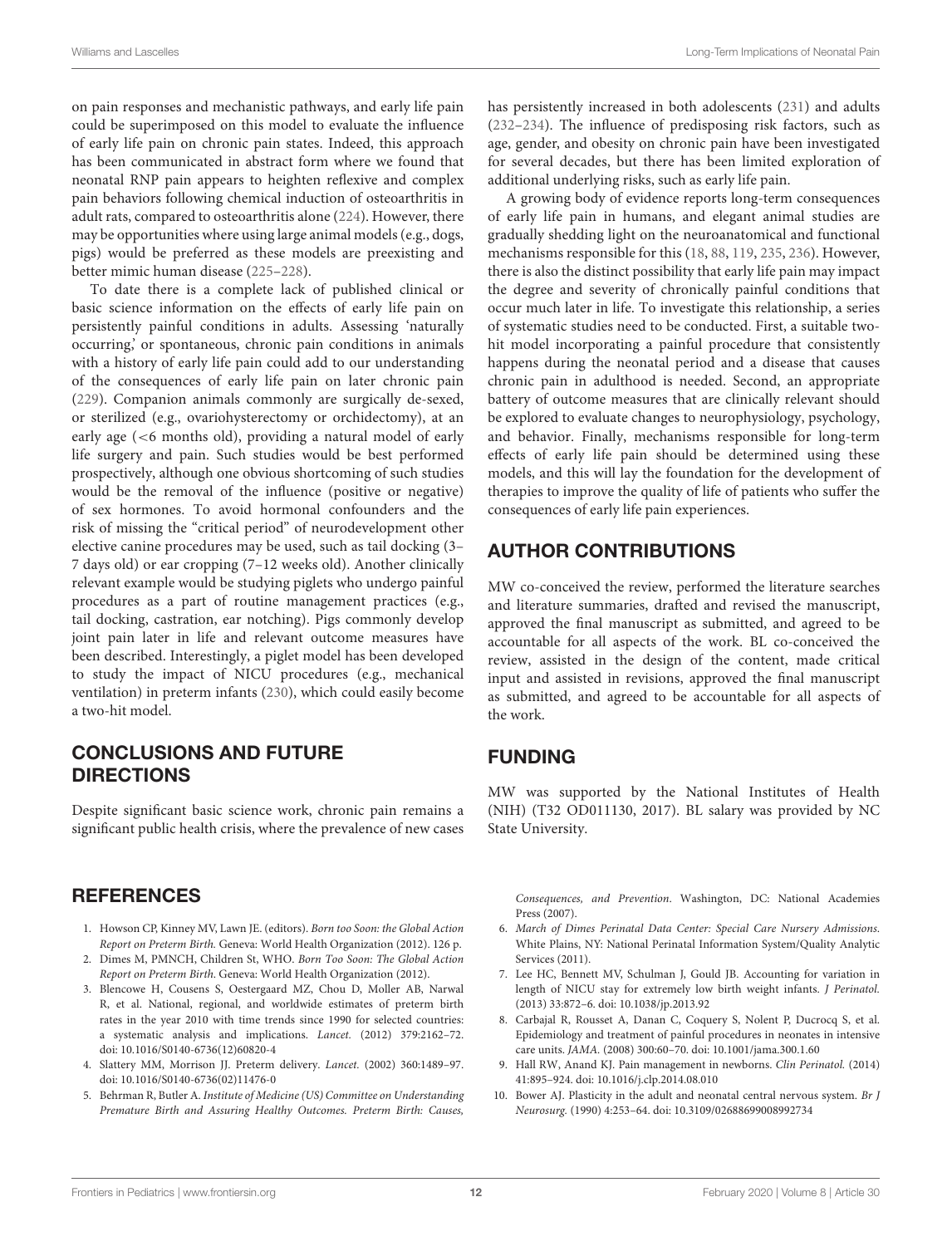- <span id="page-12-0"></span>11. Ochiai M, Kinjo T, Takahata Y, Iwayama M, Abe T, Ihara K, et al. Survival and neurodevelopmental outcome of preterm infants born at 22–24 weeks of gestational age. Neonatology. (2014) 105:79–84. doi: [10.1159/000355818](https://doi.org/10.1159/000355818)
- <span id="page-12-1"></span>12. Saigal S, Doyle LW. An overview of mortality and sequelae of preterm birth from infancy to adulthood. Lancet. (2008) 371:261–9. doi: [10.1016/S0140-6736\(08\)60136-1](https://doi.org/10.1016/S0140-6736(08)60136-1)
- <span id="page-12-2"></span>13. Brummelte S, Grunau RE, Chau V, Poskitt KJ, Brant R, Vinall J, et al. Procedural pain and brain development in premature newborns. Ann Neurol. (2012) 71:385–96. doi: [10.1002/ana.22267](https://doi.org/10.1002/ana.22267)
- <span id="page-12-37"></span>14. Duerden EG, Grunau RE, Guo T, Foong J, Pearson A, Au-Young S, et al. Early procedural pain is associated with regionally-specific alterations in thalamic development in preterm neonates. J Neurosci. (2018) 38:878–86. doi: [10.1523/JNEUROSCI.0867-17.2017](https://doi.org/10.1523/JNEUROSCI.0867-17.2017)
- <span id="page-12-3"></span>15. Grunau RE. Neonatal pain in very preterm infants: long-term effects on brain, neurodevelopment and pain reactivity. Rambam Maimonides Med J. (2013) 4:e0025. doi: [10.5041/RMMJ.10132](https://doi.org/10.5041/RMMJ.10132)
- <span id="page-12-4"></span>16. Beggs S, Currie G, Salter MW, Fitzgerald M, Walker SM. Priming of adult pain responses by neonatal pain experience: maintenance by central neuroimmune activity. Brain. (2012) 135:404–17. doi: [10.1093/brain/awr288](https://doi.org/10.1093/brain/awr288)
- <span id="page-12-5"></span>17. Walker SM, Melbourne A, O'Reilly H, Beckmann J, Eaton-Rosen Z, Ourselin S, et al. Somatosensory function and pain in extremely preterm young adults from the UK EPICure cohort: sex-dependent differences and impact of neonatal surgery. Br J Anaesth. (2018) 121:623–35. doi: [10.1016/j.bja.2018.03.035](https://doi.org/10.1016/j.bja.2018.03.035)
- <span id="page-12-6"></span>18. Grunau RE, Holsti L, Peters JW. Long-term consequences of pain in human neonates. Semin Fetal Neonatal Med. (2006) 11:268–75. doi: [10.1016/j.siny.2006.02.007](https://doi.org/10.1016/j.siny.2006.02.007)
- <span id="page-12-7"></span>19. Johnston C, Barrington KJ, Taddio A, Carbajal R, Filion F. Pain in Canadian NICUs: have we improved over the past 12 years? Clin J Pain. (2011) 27:225–32. doi: [10.1097/AJP.0b013e3181fe14cf](https://doi.org/10.1097/AJP.0b013e3181fe14cf)
- <span id="page-12-8"></span>20. Simons SH, van Dijk M, Anand KS, Roofthooft D, van Lingen RA, Tibboel D. Do we still hurt newborn babies? A prospective study of procedural pain and analgesia in neonates. Arch Pediatr Adolesc Med. (2003) 157:1058–64. doi: [10.1001/archpedi.157.11.1058](https://doi.org/10.1001/archpedi.157.11.1058)
- <span id="page-12-9"></span>21. Johnston CC, Collinge JM, Henderson SJ, Anand KJ. A crosssectional survey of pain and pharmacological analgesia in Canadian neonatal intensive care units. Clin J Pain. (1997) 13:308–12. doi: [10.1097/00002508-199712000-00008](https://doi.org/10.1097/00002508-199712000-00008)
- <span id="page-12-13"></span>22. Anand KJ, International Evidence-Based Group for Neonatal P. Consensus statement for the prevention and management of pain in the newborn. Arch Pediatr Adolesc Med. (2001) 155:173–80. doi: [10.1001/archpedi.155.2.173](https://doi.org/10.1001/archpedi.155.2.173)
- 23. Farmer D, Sitkin N, Lofberg K, Donkor P, Ozgediz D. Surgical interventions for congenital anomalies. In Debas HT, Donkor P, Gawande A, Jamison DT, Kruk ME, Mock CN, editors. Essential Surgery: Disease Control Priorities. The International Bank for Reconstruction and Development. Washington, DC: The World Bank (2015). p. 129–49. doi: [10.1596/978-1-4648-0346-8\\_ch8](https://doi.org/10.1596/978-1-4648-0346-8_ch8)
- <span id="page-12-10"></span>24. Mitul AR, Sarin YK. Minimal access surgery in neonates. J Neonatal Surg. (2017) 6:59. doi: [10.21699/jns.v6i3.614](https://doi.org/10.21699/jns.v6i3.614)
- <span id="page-12-11"></span>25. Courtois E, Droutman S, Magny JF, Merchaoui Z, Durrmeyer X, Roussel C, et al. Epidemiology and neonatal pain management of heelsticks in intensive care units: EPIPPAIN 2, a prospective observational study. Int J Nurs Stud. (2016) 59:79–88. doi: [10.1016/j.ijnurstu.2016.03.014](https://doi.org/10.1016/j.ijnurstu.2016.03.014)
- <span id="page-12-12"></span>26. Shah VS, Ohlsson A. Venepuncture versus heel lance for blood sampling in term neonates. Cochrane Database Syst Rev. (2011) CD001452. doi: [10.1002/14651858.CD001452.pub4](https://doi.org/10.1002/14651858.CD001452.pub4)
- <span id="page-12-14"></span>27. Ma P, Liu J, Xi X, Du B, Yuan X, Lin H, et al. Practice of sedation and the perception of discomfort during mechanical ventilation in Chinese intensive care units. J Crit Care. (2010) 25:451–7. doi: [10.1016/j.jcrc.2009.11.006](https://doi.org/10.1016/j.jcrc.2009.11.006)
- <span id="page-12-15"></span>28. Friesen RH, Honda AT, Thieme RE. Changes in anterior fontanel pressure in preterm neonates during tracheal intubation. Anesth Analg. (1987) 66:874–8. doi: [10.1213/00000539-198709000-00012](https://doi.org/10.1213/00000539-198709000-00012)
- <span id="page-12-16"></span>29. Gitto E, Aversa S, Salpietro CD, Barberi I, Arrigo T, Trimarchi G, et al. Pain in neonatal intensive care: role of melatonin as an analgesic antioxidant. J Pineal Res. (2012) 52:291–5. doi: [10.1111/j.1600-079X.2011.00941.x](https://doi.org/10.1111/j.1600-079X.2011.00941.x)
- <span id="page-12-17"></span>30. Krishnan L. Pain relief in neonates. J Neonatal Surg. (2013) 2:19. doi: [10.21699/jns.v2i2.59](https://doi.org/10.21699/jns.v2i2.59)
- <span id="page-12-18"></span>31. Qiu J, Zhao L, Yang Y, Zhang JH, Feng Y, Cheng, R. Effects of fentanyl for pain control and neuroprotection in very preterm newborns on

mechanical ventilation. J Matern Fetal Neonatal Med. (2019) 32:3734–40. doi: [10.1080/14767058.2018.1471593](https://doi.org/10.1080/14767058.2018.1471593)

- <span id="page-12-19"></span>32. Rozé JC, Denizot S, Carbajal R, Ancel PY, Kaminski M, Arnaud C, et al. Prolonged sedation and/or analgesia and 5-year neurodevelopment outcome in very preterm infants: results from the EPIPAGE cohort. Arch Pediatr Adolesc Med. (2008) 162:728–33. doi: [10.1001/archpedi.162.8.728](https://doi.org/10.1001/archpedi.162.8.728)
- <span id="page-12-20"></span>33. Zimmerman KO, Smith PB, Benjamin DK, Laughon M, Clark R, Traube C, et al. Sedation, analgesia, and paralysis during mechanical ventilation of premature infants. J Pediatr. (2017) 180:99–104.e1. doi: [10.1016/j.jpeds.2016.07.001](https://doi.org/10.1016/j.jpeds.2016.07.001)
- <span id="page-12-21"></span>34. Anand KJ, Aranda JV, Berde CB, Buckman S, Capparelli EV, Carlo W, et al. Summary proceedings from the neonatal pain-control group. Pediatrics. (2006) 117:S9–22. doi: [10.1542/peds.2005-0620C](https://doi.org/10.1542/peds.2005-0620C)
- <span id="page-12-22"></span>35. Doyle LW, Cheong JL, Burnett A, Roberts G, Lee KJ, Anderson PJ, et al. Biological and social influences on outcomes of extremepreterm/low-birth weight adolescents. Pediatrics. (2015) 136:e1513–20. doi: [10.1542/peds.2015-2006](https://doi.org/10.1542/peds.2015-2006)
- <span id="page-12-23"></span>36. Fitzgerald M, Millard C, McIntosh N. Cutaneous hypersensitivity following peripheral tissue damage in newborn infants and its reversal with topical anaesthesia. Pain. (1989) 39:31–6. doi: [10.1016/0304-3959\(89\)90172-3](https://doi.org/10.1016/0304-3959(89)90172-3)
- <span id="page-12-24"></span>37. Knaepen L, Patijn J, van Kleef M, Mulder M, Tibboel D, Joosten EAJ. Neonatal repetitive needle pricking: Plasticity of the spinal nociceptive circuit and extended postoperative pain in later life. Dev Neurobiol. (2013) 73:85–97. doi: [10.1002/dneu.22047](https://doi.org/10.1002/dneu.22047)
- <span id="page-12-25"></span>38. Woolf CJ. Central sensitization: implications for the diagnosis and treatment of pain. Pain. (2011) 152:S2–15. doi: [10.1016/j.pain.2010.09.030](https://doi.org/10.1016/j.pain.2010.09.030)
- <span id="page-12-26"></span>39. Woolf CJ, Thompson SW, King AE. Prolonged primary afferent induced alterations in dorsal horn neurones, an intracellular analysis in vivo and in vitro. J Physiol (Paris). (1988) 83:255–66.
- <span id="page-12-27"></span>40. Bellieni CV, Johnston CC. Analgesia, nil or placebo to babies, in trials that test new analgesic treatments for procedural pain. Acta Paediatr. (2016) 105:129–36. doi: [10.1111/apa.13210](https://doi.org/10.1111/apa.13210)
- <span id="page-12-36"></span>41. Hatfield LA. Neonatal pain: what's age got to do with it? Surg Neurol Int. (2014) 5:S479–89. doi: [10.4103/2152-7806.144630](https://doi.org/10.4103/2152-7806.144630)
- <span id="page-12-28"></span>42. Roofthooft DW, Simons SH, Anand KJ, Tibboel D, van Dijk M. Eight years later, are we still hurting newborn infants? Neonatology. (2014) 105:218–26. doi: [10.1159/000357207](https://doi.org/10.1159/000357207)
- <span id="page-12-29"></span>43. Johnston CC, Stevens BJ. Experience in a neonatal intensive care unit affects pain response. Pediatrics. (1996) 98:925–30.
- <span id="page-12-30"></span>44. Kaur H, Negi V, Sharma M, Mahajan G. Study of pain response in neonates during venipuncture with a view to analyse utility of topical anaesthetic agent for alleviating pain. Med J Armed Forces India. (2019) 75:140–5. doi: [10.1016/j.mjafi.2017.12.009](https://doi.org/10.1016/j.mjafi.2017.12.009)
- <span id="page-12-31"></span>45. Maitre NL, Key AP, Chorna OD, Slaughter JC, Matusz PJ, Wallace MT, et al. The dual nature of early-life experience on somatosensory processing in the human infant brain. Curr Biol. (2017) 27:1048–54. doi: [10.1016/j.cub.2017.02.036](https://doi.org/10.1016/j.cub.2017.02.036)
- <span id="page-12-32"></span>46. Burnett AC, Cheong JLY, Doyle LW. Biological and social influences on the neurodevelopmental outcomes of preterm infants. Clin Perinatol. (2018) 45:485–500. doi: [10.1016/j.clp.2018.05.005](https://doi.org/10.1016/j.clp.2018.05.005)
- <span id="page-12-33"></span>47. Hunt RW, Hickey LM, Burnett AC, Anderson PJ, Cheong JLY, Doyle LW, et al. Early surgery and neurodevelopmental outcomes of children born extremely preterm. Arch Dis Child Fetal Neonatal Ed. (2018) 103:F227–32. doi: [10.1136/archdischild-2017-313161](https://doi.org/10.1136/archdischild-2017-313161)
- <span id="page-12-34"></span>48. Chau CMY, Ranger M, Bichin M, Park MTM, Amaral RSC, Chakravarty M, et al. Hippocampus, amygdala, and thalamus volumes in very preterm children at 8 years: neonatal pain and genetic variation. Front Behav Neurosci. (2019) 13:51. doi: [10.3389/fnbeh.2019.00051](https://doi.org/10.3389/fnbeh.2019.00051)
- 49. Abernethy LJ, Cooke RW, Foulder-Hughes L. Caudate and hippocampal volumes, intelligence, and motor impairment in 7-yearold children who were born preterm. Pediatr Res. (2004) 55:884–93. doi: [10.1203/01.PDR.0000117843.21534.49](https://doi.org/10.1203/01.PDR.0000117843.21534.49)
- 50. Allin M, Matsumoto H, Santhouse AM, Nosarti C, AlAsady MH, Stewart AL, et al. Cognitive and motor function and the size of the cerebellum in adolescents born very pre-term. Brain. (2001) 124:60–6. doi: [10.1093/brain/124.1.60](https://doi.org/10.1093/brain/124.1.60)
- <span id="page-12-35"></span>51. Ranger M, Zwicker JG, Chau CM, Park MT, Chakravarthy MM, Poskitt K, et al. Neonatal pain and infection relate to smaller cerebellum in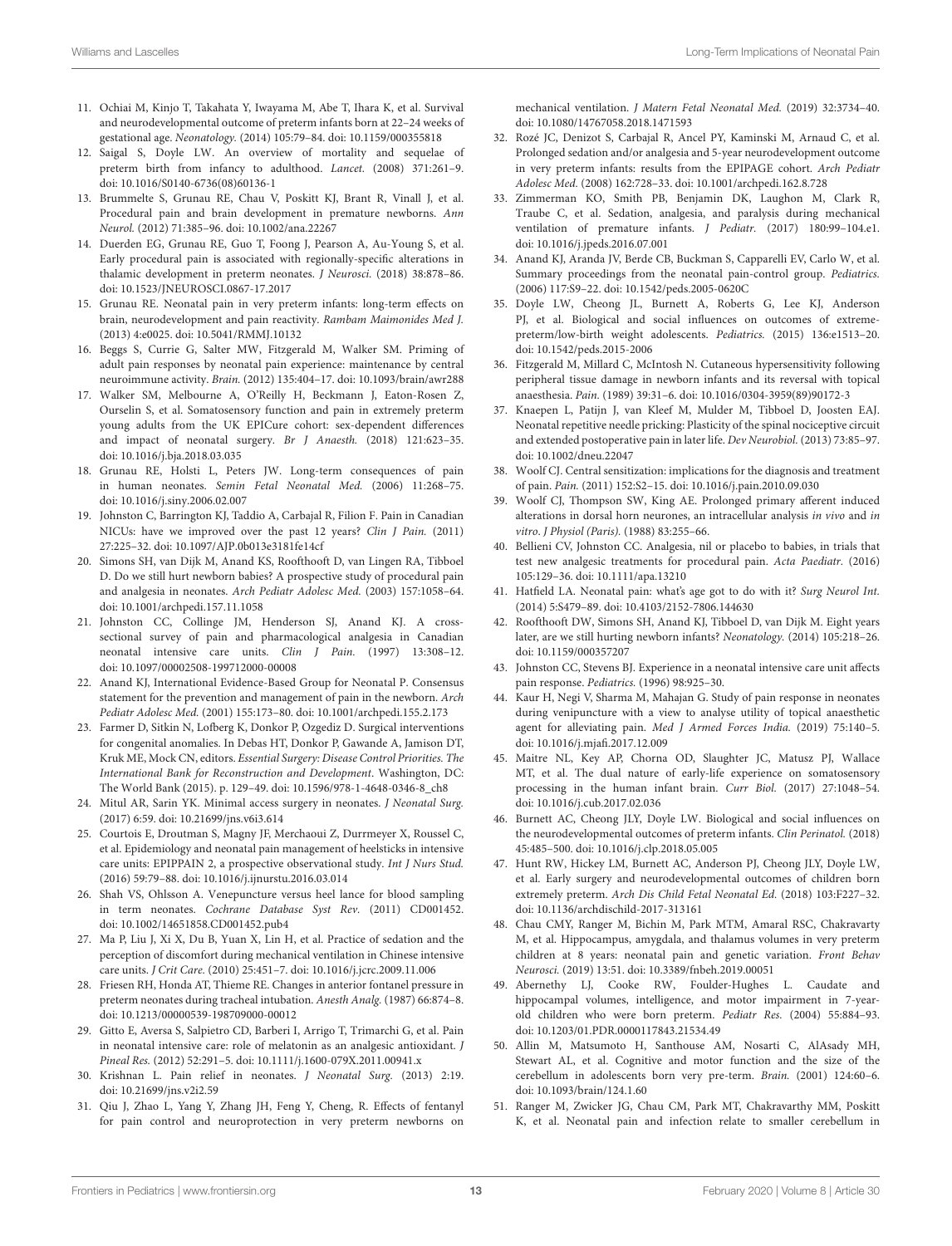very preterm children at school age. J Pediatr. (2015) 167:292–8.e1. doi: [10.1016/j.jpeds.2015.04.055](https://doi.org/10.1016/j.jpeds.2015.04.055)

- <span id="page-13-0"></span>52. Jaekel J, Eryigit-Madzwamuse S, Wolke D. Preterm Toddlers' inhibitory control abilities predict attention regulation and academic achievement at age 8 years. J Pediatr. (2016) 169:87–92.e1. doi: [10.1016/j.jpeds.2015.10.029](https://doi.org/10.1016/j.jpeds.2015.10.029)
- <span id="page-13-2"></span>53. Linsell L, Johnson S, Wolke D, O'Reilly H, Morris JK, Kurinczuk JJ, et al. Cognitive trajectories from infancy to early adulthood following birth before 26 weeks of gestation: a prospective, population-based cohort study. Arch Dis Child. (2018) 103:363–70. doi: [10.1136/archdischild-2017-313414](https://doi.org/10.1136/archdischild-2017-313414)
- <span id="page-13-1"></span>54. Olsen A, Dennis EL, Evensen KAI, Husby Hollund IM, Løhaugen GCC, Thompson PM, et al. Preterm birth leads to hyper-reactive cognitive control processing and poor white matter organization in adulthood. Neuroimage. (2018) 167:419–28. doi: [10.1016/j.neuroimage.2017.11.055](https://doi.org/10.1016/j.neuroimage.2017.11.055)
- <span id="page-13-3"></span>55. Skiöld B, Alexandrou G, Padilla N, Blennow M, Vollmer B, Adén U. Sex differences in outcome and associations with neonatal brain morphology in extremely preterm children. J Pediatr. (2014) 164:1012–8. doi: [10.1016/j.jpeds.2013.12.051](https://doi.org/10.1016/j.jpeds.2013.12.051)
- <span id="page-13-4"></span>56. Schneider J, Duerden EG, Guo T, Ng K, Hagmann P, Bickle Graz M, et al. Procedural pain and oral glucose in preterm neonates: brain development and sex-specific effects. Pain. (2018) 159:515–25. doi: [10.1097/j.pain.0000000000001123](https://doi.org/10.1097/j.pain.0000000000001123)
- <span id="page-13-5"></span>57. Anand KJS, Coskun V, Thrivikraman KV, Nemeroff CB, Plotksy PM. Longterm behavioral effects of repetitive pain in neonatal rat pups. Physiol Behav. (1999) 66:627–37. doi: [10.1016/S0031-9384\(98\)00338-2](https://doi.org/10.1016/S0031-9384(98)00338-2)
- <span id="page-13-6"></span>58. Dührsen L, Simons SHP, Dzietko M, Genz K, Bendix I, Boos V, et al. Effects of repetitive exposure to pain and morphine treatment on the neonatal rat brain. Neonatology. (2013) 103:35–43. doi: [10.1159/000341769](https://doi.org/10.1159/000341769)
- <span id="page-13-7"></span>59. Nuseir KQ, Alzoubi KH, Alhusban A, Bawaane A, Al-Azzani M, Khabour OF. Sucrose and naltrexone prevent increased pain sensitivity and impaired long-term memory induced by repetitive neonatal noxious stimulation: Role of BDNF and beta-endorphin. Physiol Behav. (2017) 179:213–9. doi: [10.1016/j.physbeh.2017.06.015](https://doi.org/10.1016/j.physbeh.2017.06.015)
- <span id="page-13-8"></span>60. Nuseir KQ, Alzoubi KH, Alabwaini J, Khabour OF, Kassab MI. Sucrose-induced analgesia during early life modulates adulthood learning and memory formation. Physiol Behav. (2015) 145:84–90. doi: [10.1016/j.physbeh.2015.04.002](https://doi.org/10.1016/j.physbeh.2015.04.002)
- <span id="page-13-9"></span>61. Henderson YO, Victoria NC, Inoue K, Murphy AZ, Parent MB. Early life inflammatory pain induces long-lasting deficits in hippocampal-dependent spatial memory in male and female rats. Neurobiol Learn Mem. (2015) 118:30–41. doi: [10.1016/j.nlm.2014.10.010](https://doi.org/10.1016/j.nlm.2014.10.010)
- <span id="page-13-10"></span>62. Ranger M, Tremblay S, Chau CMY, Holsti L, Grunau RE, Goldowitz D. Adverse behavioral changes in adult mice following neonatal repeated exposure to pain and sucrose. Front Psychol. (2018) 9:2394. doi: [10.3389/fpsyg.2018.02394](https://doi.org/10.3389/fpsyg.2018.02394)
- <span id="page-13-11"></span>63. Ranger M, Grunau RE. Early repetitive pain in preterm infants in relation to the developing brain. Pain Manag. (2014) 4:57–67. doi: [10.2217/pmt.13.61](https://doi.org/10.2217/pmt.13.61)
- <span id="page-13-12"></span>64. Hall RW, Anand KJS. Short- and long-term impact of neonatal pain and stress. Neoreviews. (2005) 6:e69–75. doi: [10.1542/neo.6-2-e69](https://doi.org/10.1542/neo.6-2-e69)
- <span id="page-13-13"></span>65. Bhutta AT, Rovnaghi C, Simpson PM, Gossett JM, Scalzo FM, Anand KJ. Interactions of inflammatory pain and morphine in infant rats: long-term behavioral effects. Physiol Behav. (2001) 73:51–8. doi: [10.1016/S0031-9384\(01\)00432-2](https://doi.org/10.1016/S0031-9384(01)00432-2)
- <span id="page-13-14"></span>66. Butkevich IP, Mikhailenko VA, Vershinina EA, Aloisi AM, Barr GA. Long-term effects of chronic buspirone during adolescence reduce the adverse influences of neonatal inflammatory pain and stress on adaptive behavior in adult male rats. Front Behav Neurosci. (2017) 11:11. doi: [10.3389/fnbeh.2017.00011](https://doi.org/10.3389/fnbeh.2017.00011)
- <span id="page-13-15"></span>67. Burke NN, Finn DP, McGuire BE, Roche M. Psychological stress in early life as a predisposing factor for the development of chronic pain: clinical and preclinical evidence and neurobiological mechanisms. J Neurosci Res. (2017) 95:1257–70. doi: [10.1002/jnr.23802](https://doi.org/10.1002/jnr.23802)
- <span id="page-13-16"></span>68. Burt KB, Obradovic J, Long JD, Masten AS. The interplay of ´ social competence and psychopathology over 20 years: testing transactional and cascade models. Child Dev. (2008) 79:359–74. doi: [10.1111/j.1467-8624.2007.01130.x](https://doi.org/10.1111/j.1467-8624.2007.01130.x)
- <span id="page-13-17"></span>69. Bauminger N, Solomon M, Rogers SJ. Externalizing and internalizing behaviors in ASD. Autism Res. (2010) 3:101–12. doi: [10.1002/aur.131](https://doi.org/10.1002/aur.131)
- <span id="page-13-18"></span>70. Vinall J, Miller SP, Synnes AR, Grunau RE. Parent behaviors moderate the relationship between neonatal pain and internalizing behaviors at 18 months corrected age in children born very prematurely. Pain. (2013) 154:1831–9. doi: [10.1016/j.pain.2013.05.050](https://doi.org/10.1016/j.pain.2013.05.050)
- <span id="page-13-19"></span>71. Loe IM, Lee ES, Luna B, Feldman HM. Behavior problems of 9–16 year old preterm children: biological, sociodemographic, and intellectual contributions. Early Hum Dev. (2011) 87:247–52. doi: [10.1016/j.earlhumdev.2011.01.023](https://doi.org/10.1016/j.earlhumdev.2011.01.023)
- <span id="page-13-20"></span>72. Schmidt LA, Miskovic V, Boyle M, Saigal S. Frontal electroencephalogram asymmetry, salivary cortisol, and internalizing behavior problems in young adults who were born at extremely low birth weight. Child Dev. (2010) 81:183–99. doi: [10.1111/j.1467-8624.2009.01388.x](https://doi.org/10.1111/j.1467-8624.2009.01388.x)
- <span id="page-13-21"></span>73. Talge NM, Holzman C, Wang J, Lucia V, Gardiner J, Breslau N. Late-preterm birth and its association with cognitive and socioemotional outcomes at 6 years of age. Pediatrics. (2010) 126:1124–31. doi: [10.1542/peds.2010-1536](https://doi.org/10.1542/peds.2010-1536)
- <span id="page-13-22"></span>74. Walker SM, O'Reilly H, Beckmann J, Marlow N, Group ES. Conditioned pain modulation identifies altered sensitivity in extremely preterm young adult males and females. Br J Anaesth. (2018) 121:636–46. doi: [10.1016/j.bja.2018.05.066](https://doi.org/10.1016/j.bja.2018.05.066)
- <span id="page-13-23"></span>75. Hussong AM, Jones DJ, Stein GL, Baucom DH, Boeding S. An internalizing pathway to alcohol use and disorder. Psychol Addict Behav. (2011) 25:390– 404. doi: [10.1037/a0024519](https://doi.org/10.1037/a0024519)
- <span id="page-13-24"></span>76. Winters KC, Stinchfield RD, Latimer WW, Stone A. Internalizing and externalizing behaviors and their association with the treatment of adolescents with substance use disorder. J Subst Abuse Treat. (2008) 35:269– 78. doi: [10.1016/j.jsat.2007.11.002](https://doi.org/10.1016/j.jsat.2007.11.002)
- <span id="page-13-25"></span>77. Pearl RL, White MA, Grilo CM. Weight bias internalization, depression, and self-reported health among overweight binge eating disorder patients. Obesity (Silver Spring). (2014) 22:E142–8. doi: [10.1002/oby.20617](https://doi.org/10.1002/oby.20617)
- <span id="page-13-26"></span>78. Relland LM, Gehred A, Maitre NL. Behavioral and physiological signs for pain assessment in preterm and term neonates during a nociceptionspecific response: a systematic review. Pediatr Neurol. (2019) 90:13–23. doi: [10.1016/j.pediatrneurol.2018.10.001](https://doi.org/10.1016/j.pediatrneurol.2018.10.001)
- <span id="page-13-27"></span>79. Green G, Hartley C, Hoskin A, Duff E, Shriver A, Wilkinson D, et al. Behavioural discrimination of noxious stimuli in infants is dependent on brain maturation. Pain. (2019) 160:493–500. doi: [10.1097/j.pain.0000000000001425](https://doi.org/10.1097/j.pain.0000000000001425)
- <span id="page-13-28"></span>80. Donia AE-S, Tolba OA. Effect of early procedural pain experience on subsequent pain responses among premature infants. Egypt Pediatr Assoc Gazette. (2016) 64:74–80. doi: [10.1016/j.epag.2016.03.002](https://doi.org/10.1016/j.epag.2016.03.002)
- 81. Evans JC, McCartney EM, Lawhon G, Galloway J. Longitudinal comparison of preterm pain responses to repeated heelsticks. Pediatr Nurs. (2005) 31:216–21.
- <span id="page-13-29"></span>82. Grunau RE, Oberlander TF, Whitfield MF, Fitzgerald C, Lee SK. Demographic and therapeutic determinants of pain reactivity in very low birth weight neonates at 32 weeks' postconceptional age. Pediatrics. (2001) 107:105–12. doi: [10.1542/peds.107.1.105](https://doi.org/10.1542/peds.107.1.105)
- <span id="page-13-30"></span>83. Slater R, Cantarella A, Franck L, Meek J, Fitzgerald M. How well do clinical pain assessment tools reflect pain in infants? PLoS Med. (2008) 5:e129. doi: [10.1371/journal.pmed.0050129](https://doi.org/10.1371/journal.pmed.0050129)
- <span id="page-13-31"></span>84. Slater R, Cantarella A, Gallella S, Worley A, Boyd S, Meek J, et al. Cortical pain responses in human infants. J Neurosci. (2006) 26:3662–6. doi: [10.1523/JNEUROSCI.0348-06.2006](https://doi.org/10.1523/JNEUROSCI.0348-06.2006)
- <span id="page-13-32"></span>85. Guinsburg R, de Araújo Peres C, Branco de Almeida MF, de Cássia Xavier Balda R, Cássia Berenguel R, Tonelotto J, et al. Differences in pain expression between male and female newborn infants. Pain. (2000) 85:127– 33. doi: [10.1016/S0304-3959\(99\)00258-4](https://doi.org/10.1016/S0304-3959(99)00258-4)
- <span id="page-13-33"></span>86. Gao H, Li M, Xu G, Li F, Zhou J, Zou Y, et al. Effect of non-nutritive sucking and sucrose alone and in combination for repeated procedural pain in preterm infants: a randomized controlled trial. Int J Nurs Stud. (2018) 83:25–33. doi: [10.1016/j.ijnurstu.2018.04.006](https://doi.org/10.1016/j.ijnurstu.2018.04.006)
- <span id="page-13-34"></span>87. Bartocci M, Bergqvist LL, Lagercrantz H, Anand KJ. Pain activates cortical areas in the preterm newborn brain. Pain. (2006) 122:109–17. doi: [10.1016/j.pain.2006.01.015](https://doi.org/10.1016/j.pain.2006.01.015)
- <span id="page-13-35"></span>88. Schwaller F, Fitzgerald M. The consequences of pain in early life: injuryinduced plasticity in developing pain pathways. Eur J Neurosci. (2014) 39:344–52. doi: [10.1111/ejn.12414](https://doi.org/10.1111/ejn.12414)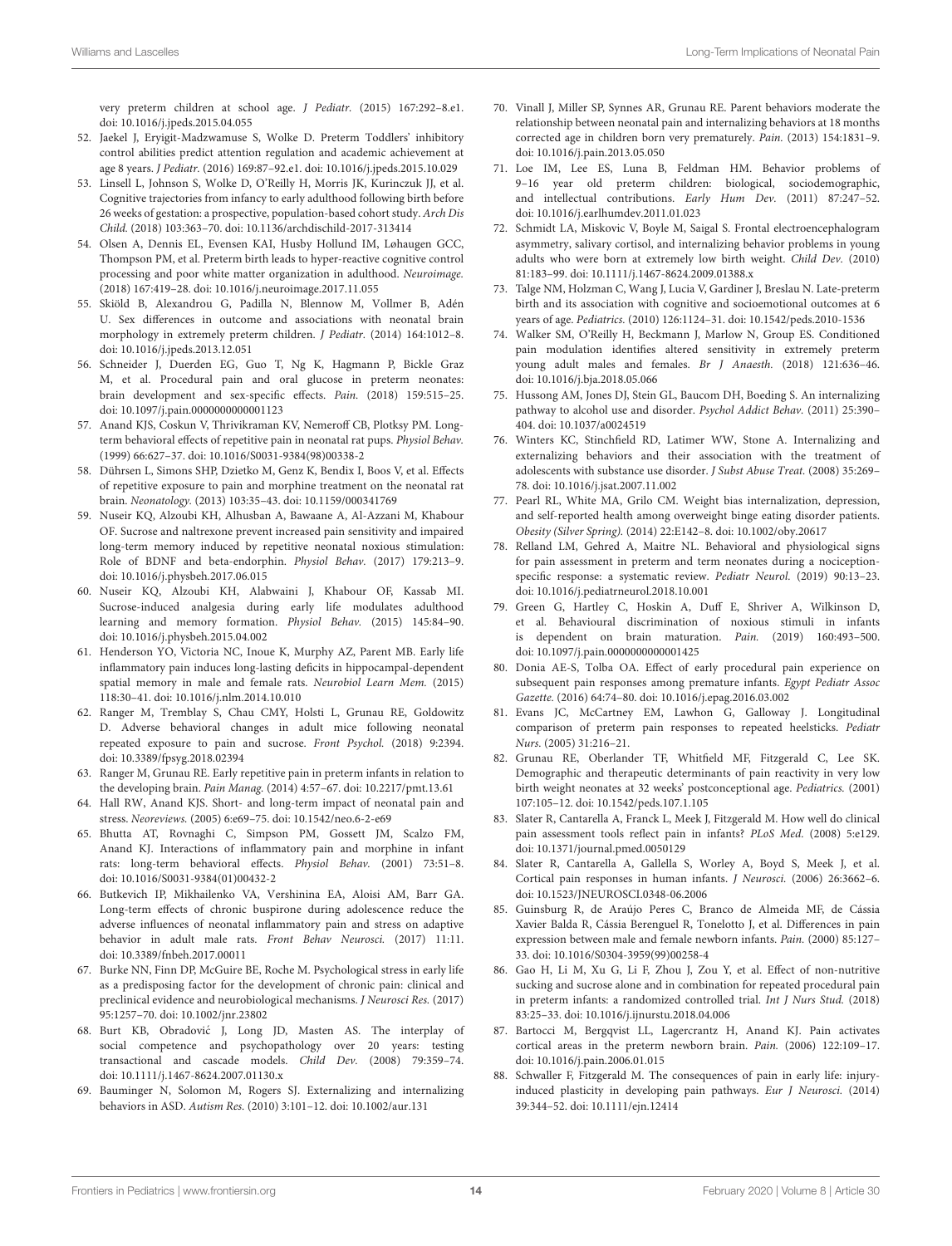- <span id="page-14-0"></span>89. Schmelzle-Lubiecki BM, Campbell KA, Howard RH, Franck L, Fitzgerald M. Long-term consequences of early infant injury and trauma upon somatosensory processing. Eur J Pain. (2007) 11:799–809. doi: [10.1016/j.ejpain.2006.12.009](https://doi.org/10.1016/j.ejpain.2006.12.009)
- <span id="page-14-1"></span>90. Walker SM, Franck LS, Fitzgerald M, Myles J, Stocks J, Marlow N. Longterm impact of neonatal intensive care and surgery on somatosensory perception in children born extremely preterm. Pain. (2009) 141:79–87. doi: [10.1016/j.pain.2008.10.012](https://doi.org/10.1016/j.pain.2008.10.012)
- <span id="page-14-2"></span>91. Buskila D, Neumann L, Zmora E, Feldman M, Bolotin A, Press J. Pain sensitivity in prematurely born adolescents. Arch Pediatr Adolesc Med. (2003) 157:1079–82. doi: [10.1001/archpedi.157.11.1079](https://doi.org/10.1001/archpedi.157.11.1079)
- <span id="page-14-3"></span>92. Taddio A, Goldbach M, Ipp M, Stevens B, Koren G. Effect of neonatal circumcision on pain responses during vaccination in boys. Lancet. (1995) 345:291–2. doi: [10.1016/S0140-6736\(95\)90278-3](https://doi.org/10.1016/S0140-6736(95)90278-3)
- <span id="page-14-4"></span>93. Taddio A, Katz J, Ilersich AL, Koren G. Effect of neonatal circumcision on pain response during subsequent routine vaccination. Lancet. (1997) 349:599–603. doi: [10.1016/S0140-6736\(96\)10316-0](https://doi.org/10.1016/S0140-6736(96)10316-0)
- <span id="page-14-5"></span>94. Peters JW, Schouw R, Anand KJ, van Dijk M, Duivenvoorden HJ, Tibboel D. Does neonatal surgery lead to increased pain sensitivity in later childhood? Pain. (2005) 114:444–54. doi: [10.1016/j.pain.2005.01.014](https://doi.org/10.1016/j.pain.2005.01.014)
- <span id="page-14-6"></span>95. Valeri BO, Ranger M, Chau CM, Cepeda IL, Synnes A, Linhares MB, et al. Neonatal invasive procedures predict pain intensity at school age in children born very preterm. Clin J Pain. (2016) 32:1086–93. doi: [10.1097/AJP.0000000000000353](https://doi.org/10.1097/AJP.0000000000000353)
- <span id="page-14-7"></span>96. Butkevich IP, Mikhailenko VA, Vershinina EA, Aloisi AM. Effects of neonatal pain, stress and their interrelation on pain sensitivity in later life in male rats. Chin J Physiol. (2016) 59:225–31. doi: [10.4077/CJP.2016.BAE412](https://doi.org/10.4077/CJP.2016.BAE412)
- <span id="page-14-8"></span>97. Low LA, Fitzgerald M. Acute pain and a motivational pathway in adult rats: influence of early life pain experience. PLoS ONE. (2012) 7:e34316. doi: [10.1371/journal.pone.0034316](https://doi.org/10.1371/journal.pone.0034316)
- <span id="page-14-38"></span>98. van den Hoogen NJ, Patijn J, Tibboel D, Joosten BA, Fitzgerald M, Kwok CHT. Repeated touch and needle-prick stimulation in the neonatal period increases the baseline mechanical sensitivity and postinjury hypersensitivity of adult spinal sensory neurons. Pain. (2018) 159:1166–75. doi: [10.1097/j.pain.0000000000001201](https://doi.org/10.1097/j.pain.0000000000001201)
- 99. Walker SM, Beggs S, Baccei ML. Persistent changes in peripheral and spinal nociceptive processing after early tissue injury. Exp Neurol. (2016) 275:253–60. doi: [10.1016/j.expneurol.2015.06.020](https://doi.org/10.1016/j.expneurol.2015.06.020)
- <span id="page-14-9"></span>100. Walker SM, Tochiki KK, Fitzgerald M. Hindpaw incision in early life increases the hyperalgesic response to repeat surgical injury: critical period and dependence on initial afferent activity. Pain. (2009) 147:99–106. doi: [10.1016/j.pain.2009.08.017](https://doi.org/10.1016/j.pain.2009.08.017)
- <span id="page-14-10"></span>101. Walker SM. Biological and neurodevelopmental implications of neonatal pain. Clin Perinatol. (2013) 40:471–91. doi: [10.1016/j.clp.2013.05.002](https://doi.org/10.1016/j.clp.2013.05.002)
- <span id="page-14-11"></span>102. Huang QT, Gao YF, Zhong M, Yu YH. Preterm birth and subsequent risk of acute childhood leukemia: a meta-analysis of observational studies. Cell Physiol Biochem. (2016) 39:1229–38. doi: [10.1159/000447828](https://doi.org/10.1159/000447828)
- <span id="page-14-12"></span>103. Vinall J, Miller SP, Chau V, Brummelte S, Synnes AR, Grunau RE. Neonatal pain in relation to postnatal growth in infants born very preterm. Pain. (2012) 153:1374–81. doi: [10.1016/j.pain.2012.02.007](https://doi.org/10.1016/j.pain.2012.02.007)
- <span id="page-14-13"></span>104. Ibáñez L, Ong K, Dunger DB, de Zegher F. Early development of adiposity and insulin resistance after catch-up weight gain in smallfor-gestational-age children. J Clin Endocrinol Metab. (2006) 91:2153–8. doi: [10.1210/jc.2005-2778](https://doi.org/10.1210/jc.2005-2778)
- <span id="page-14-14"></span>105. Greer FR. Long-term adverse outcomes of low birth weight, increased somatic growth rates, and alterations of body composition in the premature infant: review of the evidence. J Pediatr Gastroenterol Nutr. (2007) 45:S147– 51. doi: [10.1097/01.mpg.0000302961.01170.29](https://doi.org/10.1097/01.mpg.0000302961.01170.29)
- <span id="page-14-15"></span>106. Ong KK, Ahmed ML, Emmett PM, Preece MA, Dunger DB. Association between postnatal catch-up growth and obesity in childhood: prospective cohort study. BMJ. (2000) 320:967–71. doi: [10.1136/bmj.320.7240.967](https://doi.org/10.1136/bmj.320.7240.967)
- <span id="page-14-16"></span>107. Alexeev EE, Lönnerdal B, Griffin IJ. Effects of postnatal growth restriction and subsequent catch-up growth on neurodevelopment and glucose homeostasis in rats. BMC Physiol. (2015) 15:3. doi: [10.1186/s12899-015-0017-5](https://doi.org/10.1186/s12899-015-0017-5)
- <span id="page-14-17"></span>108. Juonala M, Cheung MM, Sabin MA, Burgner D, Skilton MR, Kähönen M, et al. Effect of birth weight on life-course blood pressure levels among

children born premature: the cardiovascular risk in Young Finns Study. J Hypertens. (2015) 33:1542–8. doi: [10.1097/HJH.0000000000000612](https://doi.org/10.1097/HJH.0000000000000612)

- <span id="page-14-18"></span>109. Raju TNK, Buist AS, Blaisdell CJ, Moxey-Mims M, Saigal S. Adults born preterm: a review of general health and system-specific outcomes. Acta Paediatr. (2017) 106:1409–37. doi: [10.1111/apa.13880](https://doi.org/10.1111/apa.13880)
- <span id="page-14-19"></span>110. DiLorenzo M, Pillai Riddell R, Holsti L. Beyond acute pain: understanding chronic pain in infancy. Children (Basel). (2016) 3:26. doi: [10.3390/children3040026](https://doi.org/10.3390/children3040026)
- 111. Pillai Riddell RR, Stevens BJ, McKeever P, Gibbins S, Asztalos L, Katz J, et al. Chronic pain in hospitalized infants: health professionals' perspectives. J Pain. (2009) 10:1217–25. doi: [10.1016/j.jpain.2009.04.013](https://doi.org/10.1016/j.jpain.2009.04.013)
- <span id="page-14-20"></span>112. van Ganzewinkel CJ, Anand KJ, Kramer BW, Andriessen P. Chronic pain in the newborn: toward a definition. Clin J Pain. (2014) 30:970-7. doi: [10.1097/AJP.0000000000000056](https://doi.org/10.1097/AJP.0000000000000056)
- <span id="page-14-21"></span>113. Vanegas H, Schaible HG. Descending control of persistent pain: inhibitory or facilitatory? Brain Res Brain Res Rev. (2004) 46:295–309. doi: [10.1016/j.brainresrev.2004.07.004](https://doi.org/10.1016/j.brainresrev.2004.07.004)
- <span id="page-14-22"></span>114. Ossipov MH, Morimura K, Porreca F. Descending pain modulation and chronification of pain. Curr Opin Support Palliat Care. (2014) 8:143–51. doi: [10.1097/SPC.0000000000000055](https://doi.org/10.1097/SPC.0000000000000055)
- <span id="page-14-23"></span>115. Dantzer R. Neuroimmune interactions: from the brain to the immune system and vice versa. Physiol Rev. (2018) 98:477–504. doi: [10.1152/physrev.00039.2016](https://doi.org/10.1152/physrev.00039.2016)
- <span id="page-14-24"></span>116. Grace PM, Hutchinson MR, Maier SF, Watkins LR. Pathological pain and the neuroimmune interface. Nat Rev Immunol. (2014) 14:217–31. doi: [10.1038/nri3621](https://doi.org/10.1038/nri3621)
- 117. Marchand F, Perretti M, McMahon SB. Role of the immune system in chronic pain. Nat Rev Neurosci. (2005) 6:521–32. doi: [10.1038/nrn1700](https://doi.org/10.1038/nrn1700)
- <span id="page-14-25"></span>118. Ren K, Dubner R. Interactions between the immune and nervous systems in pain. Nat Med. (2010) 16:1267–76. doi: [10.1038/nm.2234](https://doi.org/10.1038/nm.2234)
- <span id="page-14-26"></span>119. Beggs S. Long-term consequences of neonatal injury. Can J Psychiatry. (2015) 60:176–80. doi: [10.1177/070674371506000404](https://doi.org/10.1177/070674371506000404)
- <span id="page-14-37"></span>120. Beggs S, Torsney C, Drew LJ, Fitzgerald M. The postnatal reorganization of primary afferent input and dorsal horn cell receptive fields in the rat spinal cord is an activity-dependent process. Eur J Neurosci. (2002) 16:1249–58. doi: [10.1046/j.1460-9568.2002.02185.x](https://doi.org/10.1046/j.1460-9568.2002.02185.x)
- <span id="page-14-27"></span>121. Fitzgerald M, Walker SM. Infant pain management: a developmental neurobiological approach. Nat Clin Pract Neurol. (2009) 5:35–50. doi: [10.1038/ncpneuro0984](https://doi.org/10.1038/ncpneuro0984)
- <span id="page-14-28"></span>122. Anand KJ, Scalzo FM. Can adverse neonatal experiences alter brain development and subsequent behavior? Biol Neonate. (2000) 77:69–82. doi: [10.1159/000014197](https://doi.org/10.1159/000014197)
- <span id="page-14-29"></span>123. Grunau R. Early pain in preterm infants. A model of long-term effects. Clin Perinatol. [\(2002\) 29:373–94, vii–viii. doi: 10.1016/S0095-5108\(02\)](https://doi.org/10.1016/S0095-5108(02)00012-X) 00012-X
- <span id="page-14-30"></span>124. Fitzgerald M. The development of nociceptive circuits. Nat Rev Neurosci. (2005) 6:507–20. doi: [10.1038/nrn1701](https://doi.org/10.1038/nrn1701)
- <span id="page-14-31"></span>125. Rodkey EN, Pillai Riddell R. The infancy of infant pain research: the experimental origins of infant pain denial. J Pain. (2013) 14:338–50. doi: [10.1016/j.jpain.2012.12.017](https://doi.org/10.1016/j.jpain.2012.12.017)
- <span id="page-14-32"></span>126. Anand KJ. Clinical importance of pain and stress in preterm neonates. Biol Neonate. (1998) 73:1–9. doi: [10.1159/000013953](https://doi.org/10.1159/000013953)
- 127. Fitzgerald M, Shaw A, MacIntosh N. Postnatal development of the cutaneous flexor reflex: comparative study of preterm infants and newborn rat pups. Dev Med Child Neurol. (1988) 30:520–6. doi: [10.1111/j.1469-8749.1988.tb04779.x](https://doi.org/10.1111/j.1469-8749.1988.tb04779.x)
- <span id="page-14-33"></span>128. Goksan S, Hartley C, Emery F, Cockrill N, Poorun R, Moultrie F, et al. fMRI reveals neural activity overlap between adult and infant pain. Elife. (2015) 4:e6356. doi: [10.7554/eLife.06356](https://doi.org/10.7554/eLife.06356)
- <span id="page-14-34"></span>129. Steeds CE. The anatomy and physiology of pain. Surgery (Oxford). (2009) 27:507–11. doi: [10.1016/j.mpsur.2009.10.013](https://doi.org/10.1016/j.mpsur.2009.10.013)
- <span id="page-14-35"></span>130. Zouikr I, Karshikoff B. Lifetime modulation of the pain system via neuroimmune and neuroendocrine interactions. Front Immunol. (2017) 8:276. doi: [10.3389/fimmu.2017.00276](https://doi.org/10.3389/fimmu.2017.00276)
- <span id="page-14-36"></span>131. Tahayori B, Koceja DM. Activity-dependent plasticity of spinal circuits in the developing and mature spinal cord. Neural Plast. (2012) 2012:964843. doi: [10.1155/2012/964843](https://doi.org/10.1155/2012/964843)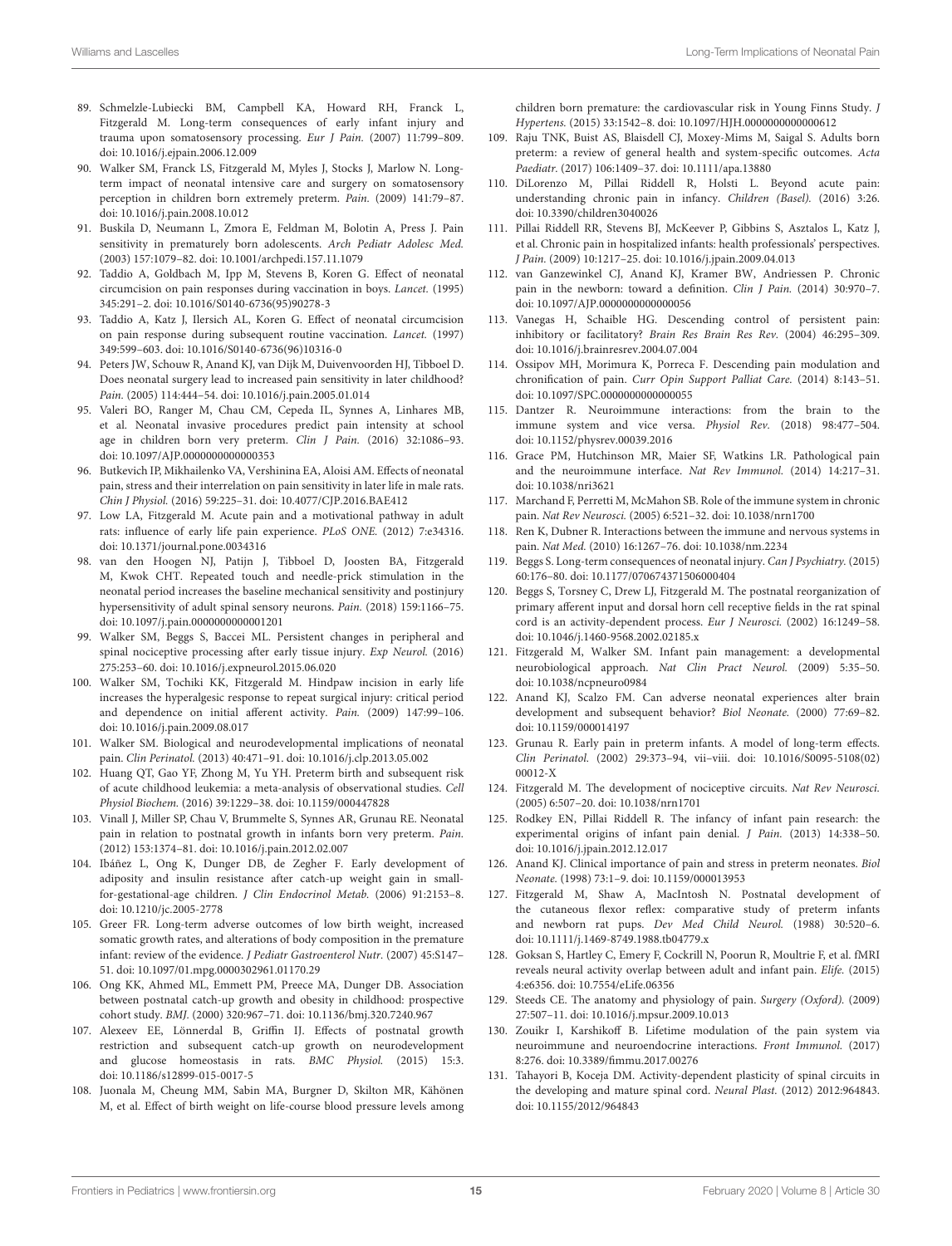- <span id="page-15-0"></span>132. Wolpaw JR, Tennissen AM. Activity-dependent spinal cord plasticity in health and disease. Annu Rev Neurosci. (2001) 24:807–43. doi: [10.1146/annurev.neuro.24.1.807](https://doi.org/10.1146/annurev.neuro.24.1.807)
- <span id="page-15-1"></span>133. Smith CC, Paton JFR, Chakrabarty S, Ichiyama RM. Descending systems direct development of key spinal motor circuits. J Neurosci. (2017) 37:6372– 87. doi: [10.1523/JNEUROSCI.0149-17.2017](https://doi.org/10.1523/JNEUROSCI.0149-17.2017)
- <span id="page-15-2"></span>134. Ruda MA, Ling QD, Hohmann AG, Peng YB, Tachibana T. Altered nociceptive neuronal circuits after neonatal peripheral inflammation. Science. (2000) 289:628–31. doi: [10.1126/science.289.5479.628](https://doi.org/10.1126/science.289.5479.628)
- <span id="page-15-3"></span>135. Ren K, Anseloni V, Zou SP, Wade EB, Novikova SI, Ennis M, et al. Characterization of basal and re-inflammation-associated long-term alteration in pain responsivity following short-lasting neonatal local inflammatory insult. Pain. (2004) 110:588–96. doi: [10.1016/j.pain.2004.04.006](https://doi.org/10.1016/j.pain.2004.04.006)
- <span id="page-15-4"></span>136. Yam MF, Loh YC, Tan CS, Khadijah Adam S, Abdul Manan N, Basir R. General pathways of pain sensation and the major neurotransmitters involved in pain regulation. Int J Mol Sci. (2018) 19:E2164. doi: [10.3390/ijms19082164](https://doi.org/10.3390/ijms19082164)
- <span id="page-15-5"></span>137. Leinekugel X, Khalilov I, McLean H, Caillard O, Gaiarsa JL, Ben-Ari Y, et al. GABA is the principal fast-acting excitatory transmitter in the neonatal brain. Adv Neurol. (1999) 79:189–201.
- <span id="page-15-6"></span>138. Baccei ML, Bardoni R, Fitzgerald M. Development of nociceptive synaptic inputs to the neonatal rat dorsal horn: glutamate release by capsaicin and menthol. J Physiol. (2003) 549:231–42. doi: [10.1113/jphysiol.2003.040451](https://doi.org/10.1113/jphysiol.2003.040451)
- <span id="page-15-7"></span>139. Baccei ML, Fitzgerald M. Development of GABAergic and glycinergic transmission in the neonatal rat dorsal horn. J Neurosci. (2004) 24:4749–57. doi: [10.1523/JNEUROSCI.5211-03.2004](https://doi.org/10.1523/JNEUROSCI.5211-03.2004)
- <span id="page-15-8"></span>140. Bremner L, Fitzgerald M, Baccei M. Functional GABA(A)-receptormediated inhibition in the neonatal dorsal horn. J Neurophysiol. (2006) 95:3893–7. doi: [10.1152/jn.00123.2006](https://doi.org/10.1152/jn.00123.2006)
- <span id="page-15-9"></span>141. Latremoliere A, Woolf CJ. Central sensitization: a generator of pain hypersensitivity by central neural plasticity. J Pain. (2009) 10:895–926. doi: [10.1016/j.jpain.2009.06.012](https://doi.org/10.1016/j.jpain.2009.06.012)
- <span id="page-15-10"></span>142. Hathway GJ, Vega-Avelaira D, Fitzgerald M. A critical period in the supraspinal control of pain: opioid-dependent changes in brainstem rostroventral medulla function in preadolescence. Pain. (2012) 153:775–83. doi: [10.1016/j.pain.2011.11.011](https://doi.org/10.1016/j.pain.2011.11.011)
- <span id="page-15-11"></span>143. Fitzgerald M, Millard C, MacIntosh N. Hyperalgesia in premature infants. Lancet. (1988) 1:292. doi: [10.1016/S0140-6736\(88\)90365-0](https://doi.org/10.1016/S0140-6736(88)90365-0)
- <span id="page-15-12"></span>144. Walker SM, Fitzgerald M, Hathway GJ. Surgical injury in the neonatal rat alters the adult pattern of descending modulation from the rostroventral medulla. Anesthesiology. (2015) 122:1391–400. doi: [10.1097/ALN.0000000000000658](https://doi.org/10.1097/ALN.0000000000000658)
- <span id="page-15-13"></span>145. Zhang YH, Wang XM, Ennis M. Effects of neonatal inflammation on descending modulation from the rostroventromedial medulla. Brain Res Bull. (2010) 83:16–22. doi: [10.1016/j.brainresbull.2010.07.007](https://doi.org/10.1016/j.brainresbull.2010.07.007)
- <span id="page-15-14"></span>146. Huang H, Zhang J, Wakana S, Zhang W, Ren T, Richards LJ, et al. White and gray matter development in human fetal, newborn and pediatric brains. Neuroimage. (2006) 33:27–38. doi: [10.1016/j.neuroimage.2006.06.009](https://doi.org/10.1016/j.neuroimage.2006.06.009)
- <span id="page-15-15"></span>147. Volpe JJ. The encephalopathy of prematurity–brain injury and impaired brain development inextricably intertwined. Semin Pediatr Neurol. (2009) 16:167–78. doi: [10.1016/j.spen.2009.09.005](https://doi.org/10.1016/j.spen.2009.09.005)
- <span id="page-15-16"></span>148. Plomgaard AM, Andersen AD, Petersen TH, van de Looij Y, Thymann T, Sangild PT, et al. Structural brain maturation differs between preterm and term piglets, whereas brain activity does not. Acta Paediatr. (2019) 108:637–44. doi: [10.1111/apa.14556](https://doi.org/10.1111/apa.14556)
- <span id="page-15-17"></span>149. Anand KJ, Garg S, Rovnaghi CR, Narsinghani U, Bhutta AT, Hall RW. Ketamine reduces the cell death following inflammatory pain in newborn rat brain. Pediatr Res. (2007) 62:283–90. doi: [10.1203/PDR.0b013e3180986d2f](https://doi.org/10.1203/PDR.0b013e3180986d2f)
- <span id="page-15-18"></span>150. Gwak YS, Kang J, Unabia GC, Hulsebosch CE. Spatial and temporal activation of spinal glial cells: role of gliopathy in central neuropathic pain following spinal cord injury in rats. Exp Neurol. (2012) 234:362–72. doi: [10.1016/j.expneurol.2011.10.010](https://doi.org/10.1016/j.expneurol.2011.10.010)
- <span id="page-15-19"></span>151. Verriotis M, Chang P, Fitzgerald M, Fabrizi L. The development of the nociceptive brain. Neuroscience. (2016) 338:207–19. doi: [10.1016/j.neuroscience.2016.07.026](https://doi.org/10.1016/j.neuroscience.2016.07.026)
- <span id="page-15-20"></span>152. Crair MC, Malenka RC. A critical period for long-term potentiation at thalamocortical synapses. Nature. (1995) 375:325–8. doi: [10.1038/375325a0](https://doi.org/10.1038/375325a0)
- <span id="page-15-21"></span>153. Pape HC, Stork O. Genes and mechanisms in the amygdala involved in the formation of fear memory. Ann N Y Acad Sci. (2003) 985:92–105. doi: [10.1111/j.1749-6632.2003.tb07074.x](https://doi.org/10.1111/j.1749-6632.2003.tb07074.x)
- <span id="page-15-22"></span>154. Kalanjati VP, Wixey JA, Miller SM, Colditz PB, Bjorkman ST. GABAA receptor expression and white matter disruption in intrauterine growth restricted piglets. Int J Dev Neurosci. (2017) 59:1–9. doi: [10.1016/j.ijdevneu.2017.02.004](https://doi.org/10.1016/j.ijdevneu.2017.02.004)
- <span id="page-15-23"></span>155. Janak PH, Tye KM. From circuits to behaviour in the amygdala. Nature. (2015) 517:284–92. doi: [10.1038/nature14188](https://doi.org/10.1038/nature14188)
- <span id="page-15-24"></span>156. McGaugh JL, Cahill L, Roozendaal B. Involvement of the amygdala in memory storage: interaction with other brain systems. Proc Natl Acad Sci USA. (1996) 93:13508–14. doi: [10.1073/pnas.93.24.13508](https://doi.org/10.1073/pnas.93.24.13508)
- <span id="page-15-25"></span>157. Goenka A, Kollmann TR. Development of immunity in early life. J Infect. (2015) 71:S112–20. doi: [10.1016/j.jinf.2015.04.027](https://doi.org/10.1016/j.jinf.2015.04.027)
- <span id="page-15-26"></span>158. Totsch SK, Sorge RE. Immune system involvement in specific pain conditions. Mol Pain. (2017) 13:1744806917724559. doi: [10.1177/1744806917724559](https://doi.org/10.1177/1744806917724559)
- <span id="page-15-27"></span>159. Lawson LJ, Perry VH, Dri P, Gordon S. Heterogeneity in the distribution and morphology of microglia in the normal adult mouse brain. Neuroscience. (1990) 39:151–70. doi: [10.1016/0306-4522\(90\)90229-W](https://doi.org/10.1016/0306-4522(90)90229-W)
- <span id="page-15-28"></span>160. Verney C, Monier A, Fallet-Bianco C, Gressens P. Early microglial colonization of the human forebrain and possible involvement in periventricular white-matter injury of preterm infants. J Anat. (2010) 217:436–48. doi: [10.1111/j.1469-7580.2010.01245.x](https://doi.org/10.1111/j.1469-7580.2010.01245.x)
- <span id="page-15-29"></span>161. Burke NN, Fan CY, Trang T. Microglia in health and pain: impact of noxious early life events. Exp Physiol. (2016) 101:1003–21. doi: [10.1113/EP085714](https://doi.org/10.1113/EP085714)
- <span id="page-15-30"></span>162. Scholz J, Woolf CJ. The neuropathic pain triad: neurons, immune cells and glia. Nat Neurosci. (2007) 10:1361–8. doi: [10.1038/nn1992](https://doi.org/10.1038/nn1992)
- <span id="page-15-31"></span>163. Ding X, Liang YJ, Su L, Liao FF, Fang D, Tai J, et al. BDNF contributes to the neonatal incision-induced facilitation of spinal long-term potentiation and the exacerbation of incisional pain in adult rats. Neuropharmacology. (2018) 137:114–32. doi: [10.1016/j.neuropharm.2018.04.032](https://doi.org/10.1016/j.neuropharm.2018.04.032)
- <span id="page-15-39"></span>164. Hathway GJ, Vega-Avelaira D, Moss A, Ingram R, Fitzgerald M. Brief, low frequency stimulation of rat peripheral C-fibres evokes prolonged microglial-induced central sensitization in adults but not in neonates. Pain. (2009) 144:110–8. doi: [10.1016/j.pain.2009.03.022](https://doi.org/10.1016/j.pain.2009.03.022)
- <span id="page-15-32"></span>165. Vega-Avelaira D, Ballesteros JJ, López-García JA. Inflammation-induced hyperalgesia and spinal microglia reactivity in neonatal rats. Eur J Pain. (2013) 17:1180–8. doi: [10.1002/j.1532-2149.2013.00308.x](https://doi.org/10.1002/j.1532-2149.2013.00308.x)
- <span id="page-15-33"></span>166. Sorge RE, Mapplebeck JC, Rosen S, Beggs S, Taves S, Alexander JK, et al. Different immune cells mediate mechanical pain hypersensitivity in male and female mice. Nat Neurosci. (2015) 18:1081–3. doi: [10.1038/nn.4053](https://doi.org/10.1038/nn.4053)
- <span id="page-15-34"></span>167. Kim JJ, Foy MR, Thompson RF. Behavioral stress modifies hippocampal plasticity through N-methyl-D-aspartate receptor activation. Proc Natl Acad Sci USA. (1996) 93:4750–3. doi: [10.1073/pnas.93.10.4750](https://doi.org/10.1073/pnas.93.10.4750)
- <span id="page-15-35"></span>168. Brennan TJ, Vandermeulen EP, Gebhart GF. Characterization of a rat model of incisional pain. Pain. (1996) 64:493–501. doi: [10.1016/0304-3959\(95\)01441-1](https://doi.org/10.1016/0304-3959(95)01441-1)
- 169. Brennan TJ, Zahn PK, Pogatzki-Zahn EM. Mechanisms of incisional pain. Anesthesiol Clin North Am. (2005) 23:1–20. doi: [10.1016/j.atc.2004.11.009](https://doi.org/10.1016/j.atc.2004.11.009)
- 170. Castel D, Sabbag I, Meilin S. The effect of local/topical analgesics on incisional pain in a pig model. J Pain Res. (2019) 10:2169–75. doi: [10.2147/JPR.S144949](https://doi.org/10.2147/JPR.S144949)
- <span id="page-15-38"></span>171. Chu YC, Chan KH, Tsou MY, Lin SM, Hsieh YC, Tao YX. Mechanical pain hypersensitivity after incisional surgery is enhanced in rats subjected to neonatal peripheral inflammation: effects of N-methyl-D-aspartate receptor antagonists. Anesthesiology. (2007) 106:1204–12. doi: [10.1097/01.anes.0000267604.40258.d1](https://doi.org/10.1097/01.anes.0000267604.40258.d1)
- 172. Gilchrist HD, Allard BL, Simone DA. Enhanced withdrawal responsesto heat and mechanical stimuli following intraplantar injection of capsaicin in rats. Pain. (1996) 67:179–88. doi: [10.1016/0304-3959\(96\)03104-1](https://doi.org/10.1016/0304-3959(96)03104-1)
- <span id="page-15-36"></span>173. Kang S, Wu C, Banik RK, Brennan TJ. Effect of capsaicin treatment on nociceptors in rat glabrous skin one day after plantar incision. Pain. (2010) 148:128–40. doi: [10.1016/j.pain.2009.10.031](https://doi.org/10.1016/j.pain.2009.10.031)
- <span id="page-15-37"></span>174. Roizenblatt S, Andersen ML, Bignotto M, D'Almeida V, Martins PJ, Tufik S. Neonatal arthritis disturbs sleep and behaviour of adult rat offspring and their dams. Eur J Pain. [\(2010\) 14:985–91. doi: 10.1016/j.ejpain.2010.](https://doi.org/10.1016/j.ejpain.2010.03.008) 03.008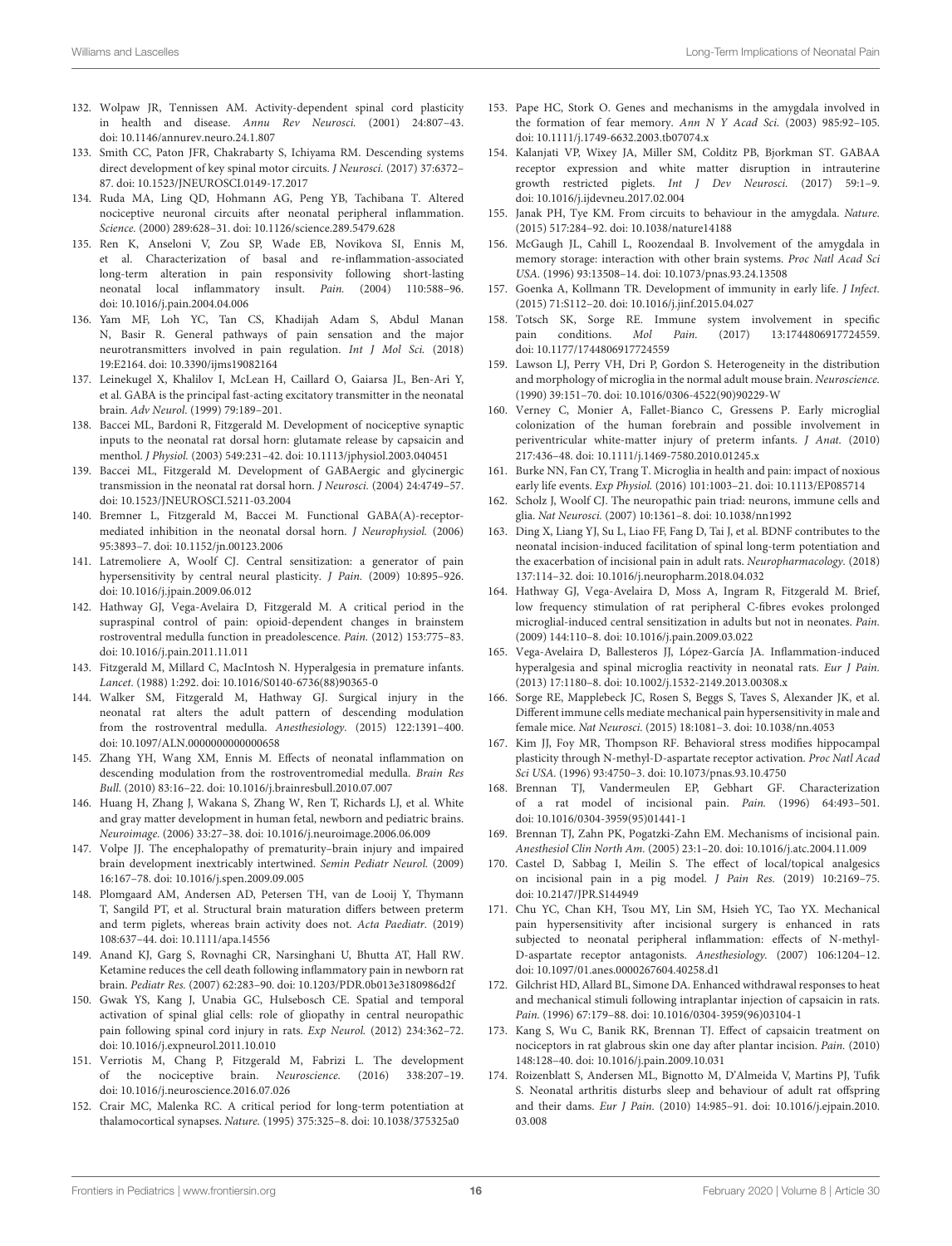- <span id="page-16-1"></span>175. Walker SM, Meredith-Middleton J, Cooke-Yarborough C, Fitzgerald M. Neonatal inflammation and primary afferent terminal plasticity in the rat dorsal horn. Pain. [\(2003\) 105:185–95. doi: 10.1016/S0304-3959\(03\)](https://doi.org/10.1016/S0304-3959(03)00201-X) 00201-X
- <span id="page-16-29"></span>176. Anseloni VC, He F, Novikova SI, Turnbach Robbins M, Lidow IA, Ennis M, et al. Alterations in stress-associated behaviors and neurochemical markers in adult rats after neonatal short-lasting local inflammatory insult. Neuroscience. (2005) 131:635–45. doi: [10.1016/j.neuroscience.2004.11.039](https://doi.org/10.1016/j.neuroscience.2004.11.039)
- <span id="page-16-6"></span>177. Davis SM, Rice M, Rudlong J, Eaton V, King T, Burman MA. Neonatal pain and stress disrupts later-life pavlovian fear conditioning and sensory function in rats: evidence for a two-hit model. Dev Psychobiol. (2018) 60:520–33. doi: [10.1002/dev.21632](https://doi.org/10.1002/dev.21632)
- <span id="page-16-8"></span>178. Torsney C, Fitzgerald M. Spinal dorsal horn cell receptive field size is increased in adult rats following neonatal hindpaw skin injury. J Physiol. (2003) 550:255–61. doi: [10.1113/jphysiol.2003.043661](https://doi.org/10.1113/jphysiol.2003.043661)
- <span id="page-16-2"></span>179. Victoria NC, Inoue K, Young LJ, Murphy AZ. A single neonatal injury induces life-long deficits in response to stress. Dev Neurosci. (2013) 35:326– 37. doi: [10.1159/000351121](https://doi.org/10.1159/000351121)
- <span id="page-16-3"></span>180. Butkevich IP, Mikhailenko VA, Vershinina EA, Ulanova NA. Differences in adaptive behaviors of adolescent male and female rats exposed at birth to inflammatory pain or stress. J Evol Biochem Physiol. (2015) 51:305–15. doi: [10.1134/S0022093015040067](https://doi.org/10.1134/S0022093015040067)
- <span id="page-16-4"></span>181. Doenni VM, Song CM, Hill MN, Pittman QJ. Early-life inflammation with LPS delays fear extinction in adult rodents. Brain Behav Immun. (2017) 63:176–85. doi: [10.1016/j.bbi.2016.11.022](https://doi.org/10.1016/j.bbi.2016.11.022)
- <span id="page-16-32"></span>182. Paluch LR, Lieggi CC, Dumont M, Monette S, Riedel ER, Lipman NS. Developmental and behavioral effects of toe clipping on neonatal and preweanling mice with and without vapocoolant anesthesia. J Am Assoc Lab Anim Sci. (2014) 53:132–40.
- <span id="page-16-33"></span>183. Schaefer DC, Asner IN, Seifert B, Bürki K, Cinelli P. Analysis of physiological and behavioural parameters in mice after toe clipping as newborns. Lab Anim. (2010) 44:7–13. doi: [10.1258/la.2009.009020](https://doi.org/10.1258/la.2009.009020)
- <span id="page-16-5"></span>184. Schellinck HM, Stanford L, Darrah M. Repetitive acute pain in infancy increases anxiety but does not alter spatial learning ability in juvenile mice. Behav Brain Res. (2003) 142:157–65. doi: [10.1016/S0166-4328\(02\)00406-0](https://doi.org/10.1016/S0166-4328(02)00406-0)
- <span id="page-16-7"></span>185. Page GG, Blakely WP, Kim M. The impact of early repeated pain experiences on stress responsiveness and emotionality at maturity in rats. Brain Behav Immun. (2005) 19:78–87. doi: [10.1016/j.bbi.2004.05.002](https://doi.org/10.1016/j.bbi.2004.05.002)
- <span id="page-16-9"></span>186. Catré D, Lopes MF, Cabrita AS. Lasting developmental effects of neonatal fentanyl exposure in preweanling rats. Anesthesiol Res Pract. (2012) 2012:180124. doi: [10.1155/2012/180124](https://doi.org/10.1155/2012/180124)
- <span id="page-16-31"></span>187. Chen M, Xia D, Min C, Zhao X, Chen Y, Liu L, et al. Neonatal repetitive pain in rats leads to impaired spatial learning and dysregulated hypothalamic-pituitary-adrenal axis function in later life. Sci Rep. (2016) 6:39159. doi: [10.1038/srep39159](https://doi.org/10.1038/srep39159)
- <span id="page-16-10"></span>188. Ririe DG, Bremner LR, Fitzgerald M. Comparison of the immediate effects of surgical incision on dorsal horn neuronal receptive field size and responses during postnatal development. Anesthesiology. (2008) 109:698– 706. doi: [10.1097/ALN.0b013e3181870a32](https://doi.org/10.1097/ALN.0b013e3181870a32)
- <span id="page-16-11"></span>189. Howard RF, Walker SM, Mota PM, Fitzgerald M. The ontogeny of neuropathic pain: postnatal onset of mechanical allodynia in rat spared nerve injury (SNI) and chronic constriction injury (CCI) models. Pain. (2005) 115:382–9. doi: [10.1016/j.pain.2005.03.016](https://doi.org/10.1016/j.pain.2005.03.016)
- <span id="page-16-36"></span>190. Ririe DG, Eisenach JC. Age-dependent responses to nerve injuryinduced mechanical allodynia. Anesthesiology. (2006) 104:344–50. doi: [10.1097/00000542-200602000-00021](https://doi.org/10.1097/00000542-200602000-00021)
- <span id="page-16-34"></span>191. Vega-Avelaira D, Géranton SM, Fitzgerald M. Differential regulation of immune responses and macrophage/neuron interactions in the dorsal root ganglion in young and adult rats following nerve injury. Mol Pain. (2009) 5:70. doi: [10.1186/1744-8069-5-70](https://doi.org/10.1186/1744-8069-5-70)
- <span id="page-16-12"></span>192. Vega-Avelaira D, McKelvey R, Hathway G, Fitzgerald M. The emergence of adolescent onset pain hypersensitivity following neonatal nerve injury. Mol Pain. (2012) 30:30. doi: [10.1186/1744-8069-8-30](https://doi.org/10.1186/1744-8069-8-30)
- <span id="page-16-13"></span>193. Blom JM, Benatti C, Alboni S, Capone G, Ferraguti C, Brunello N, et al. Early postnatal chronic inflammation produces long-term changes in pain behavior and N-methyl-D-aspartate receptor subtype gene expression in the central nervous system of adult mice. J Neurosci Res. (2006) 84:1789–98. doi: [10.1002/jnr.21077](https://doi.org/10.1002/jnr.21077)
- <span id="page-16-14"></span>194. Lim EJ, Back SK, Kim MA, Li C, Lee J, Jeong KY, et al. Long-lasting neonatal inflammation enhances pain responses to subsequent inflammation, but not peripheral nerve injury in adult rats. Int J Dev Neurosci. (2009) 27:215–22. doi: [10.1016/j.ijdevneu.2009.01.005](https://doi.org/10.1016/j.ijdevneu.2009.01.005)
- <span id="page-16-15"></span>195. Hohmann AG, Neely MH, Pina J, Nackley AG. Neonatal chronic hind paw inflammation alters sensitization to intradermal capsaicin in adult rats: a behavioral and immunocytochemical study. J Pain. (2005) 6:798–808. doi: [10.1016/j.jpain.2005.07.009](https://doi.org/10.1016/j.jpain.2005.07.009)
- <span id="page-16-16"></span>196. Laprairie JL, Johns ME, Murphy AZ. Preemptive morphine analgesia attenuates the long-term consequences of neonatal inflammation in male and female rats. Pediatr Res. (2008) 64:625–30. doi: [10.1203/PDR.0b013e31818702d4](https://doi.org/10.1203/PDR.0b013e31818702d4)
- <span id="page-16-37"></span>197. LaPrairie JL, Murphy AZ. Female rats are more vulnerable to the long-term consequences of neonatal inflammatory injury. Pain. (2007) 132:S124–33. doi: [10.1016/j.pain.2007.08.010](https://doi.org/10.1016/j.pain.2007.08.010)
- <span id="page-16-17"></span>198. Lidow MS, Song ZM, Ren K. Long-term effects of short-lasting early local inflammatory insult. Neuroreport. (2001) 12:399–403. doi: [10.1097/00001756-200102120-00042](https://doi.org/10.1097/00001756-200102120-00042)
- <span id="page-16-18"></span>199. Wang G, Ji Y, Lidow MS, Traub RJ. Neonatal hind paw injury alters processing of visceral and somatic nociceptive stimuli in the adult rat. J Pain. (2004) 5:440–9. doi: [10.1016/j.jpain.2004.07.003](https://doi.org/10.1016/j.jpain.2004.07.003)
- <span id="page-16-19"></span>200. Mikhailenko VA, Butkevich IP, Vershinina EA, Ulanova NA. Long-term changes in adaptive behavior of rats after neonatal inflammatory pain. Zh Evol Biokhim Fiziol. (2015) 51:108–14. doi: [10.1134/S0022093015020052](https://doi.org/10.1134/S0022093015020052)
- <span id="page-16-20"></span>201. Moss A, Beggs S, Vega-Avelaira D, Costigan M, Hathway GJ, Salter MW, et al. Spinal microglia and neuropathic pain in young rats. Pain. (2007) 128:215–24. doi: [10.1016/j.pain.2006.09.018](https://doi.org/10.1016/j.pain.2006.09.018)
- <span id="page-16-21"></span>202. Knaepen L, Patijn J, Tibboel D, Joosten EA. Sex differences in inflammatory mechanical hypersensitivity in later life of rats exposed to repetitive needle pricking as neonates. Neurosci Lett. (2012) 516:285–9. doi: [10.1016/j.neulet.2012.04.012](https://doi.org/10.1016/j.neulet.2012.04.012)
- <span id="page-16-22"></span>203. Johnston CC, Walker CD. The effects of exposure to repeated minor pain during the neonatal period on formalin pain behaviour and thermal withdrawal latencies. Pain Res Manag. (2003) 8:213–7. doi: [10.1155/2003/305409](https://doi.org/10.1155/2003/305409)
- <span id="page-16-23"></span>204. van den Hoogen NJ, Tibboel D, Honig WM, Hermes D, Patijn J, Joosten EA. Neonatal paracetamol treatment reduces long-term nociceptive behaviour after neonatal procedural pain in rats. Eur J Pain. (2016) 20:1309–18. doi: [10.1002/ejp.855](https://doi.org/10.1002/ejp.855)
- <span id="page-16-24"></span>205. Walker CD, Kudreikis K, Sherrard A, Johnston CC. Repeated neonatal pain influences maternal behavior, but not stress responsiveness in rat offspring. Dev Brain Res. [\(2003\) 140:253–61. doi: 10.1016/S0165-3806\(02\)0](https://doi.org/10.1016/S0165-3806(02)00611-9) 0611-9
- <span id="page-16-25"></span>206. Moriarty O, Tu Y, Sengar AS, Salter MW, Beggs S, Walker SM. Priming of adult incision response by early life injury: neonatal microglial inhibition has persistent but sexually dimorphic effects in adult rats. J Neurosci. (2019) 39:3081–93. doi: [10.1523/JNEUROSCI.1786-18.2019](https://doi.org/10.1523/JNEUROSCI.1786-18.2019)
- <span id="page-16-26"></span>207. Moriarty O, Harrington L, Beggs S, Walker S. Opioid analgesia and the somatosensory memory of neonatal surgical injury in the adult rat. Br J Anaesth. (2018) 121:314–24. doi: [10.1016/j.bja.2017.11.111](https://doi.org/10.1016/j.bja.2017.11.111)
- <span id="page-16-27"></span>208. Gibson CL, Arnott GA, Clowry GJ. Plasticity in the rat spinal cord seen in response to lesions to the motor cortex during development but not to lesions in maturity. Exp Neurol. (2000) 166:422–34. doi: [10.1006/exnr.2000.7511](https://doi.org/10.1006/exnr.2000.7511)
- <span id="page-16-28"></span>209. Smith C, Nordstrom E, Sengupta JN, Miranda A. Neonatal gastric suctioning results in chronic visceral and somatic hyperalgesia: role of corticotropin releasing factor. Neurogastroenterol Motil. (2007) 19:692–9. doi: [10.1111/j.1365-2982.2007.00949.x](https://doi.org/10.1111/j.1365-2982.2007.00949.x)
- <span id="page-16-30"></span>210. Victoria NC, Karom MC, Murphy AZ. Analgesia for early-life pain prevents deficits in adult anxiety and stress in rats. Dev Neurosci. (2015) 37:1–13. doi: [10.1159/000366273](https://doi.org/10.1159/000366273)
- <span id="page-16-35"></span>211. McKelvey R, Berta T, Old E, Ji RR, Fitzgerald M. Neuropathic pain is constitutively suppressed in early life by anti-inflammatory neuroimmune regulation. *J Neurosci.* (2015) 35:457-66. doi: [10.1523/JNEUROSCI.2315-14.2015](https://doi.org/10.1523/JNEUROSCI.2315-14.2015)
- <span id="page-16-0"></span>212. Giminiani PD, Edwards SA, Malcolm EM, Leach MC, Herskin MS, Sandercock DA. Characterization of short- and long-term mechanical sensitisation following surgical tail amputation in pigs. Sci Rep. (2017) 7:1–9. doi: [10.1038/s41598-017-05404-y](https://doi.org/10.1038/s41598-017-05404-y)